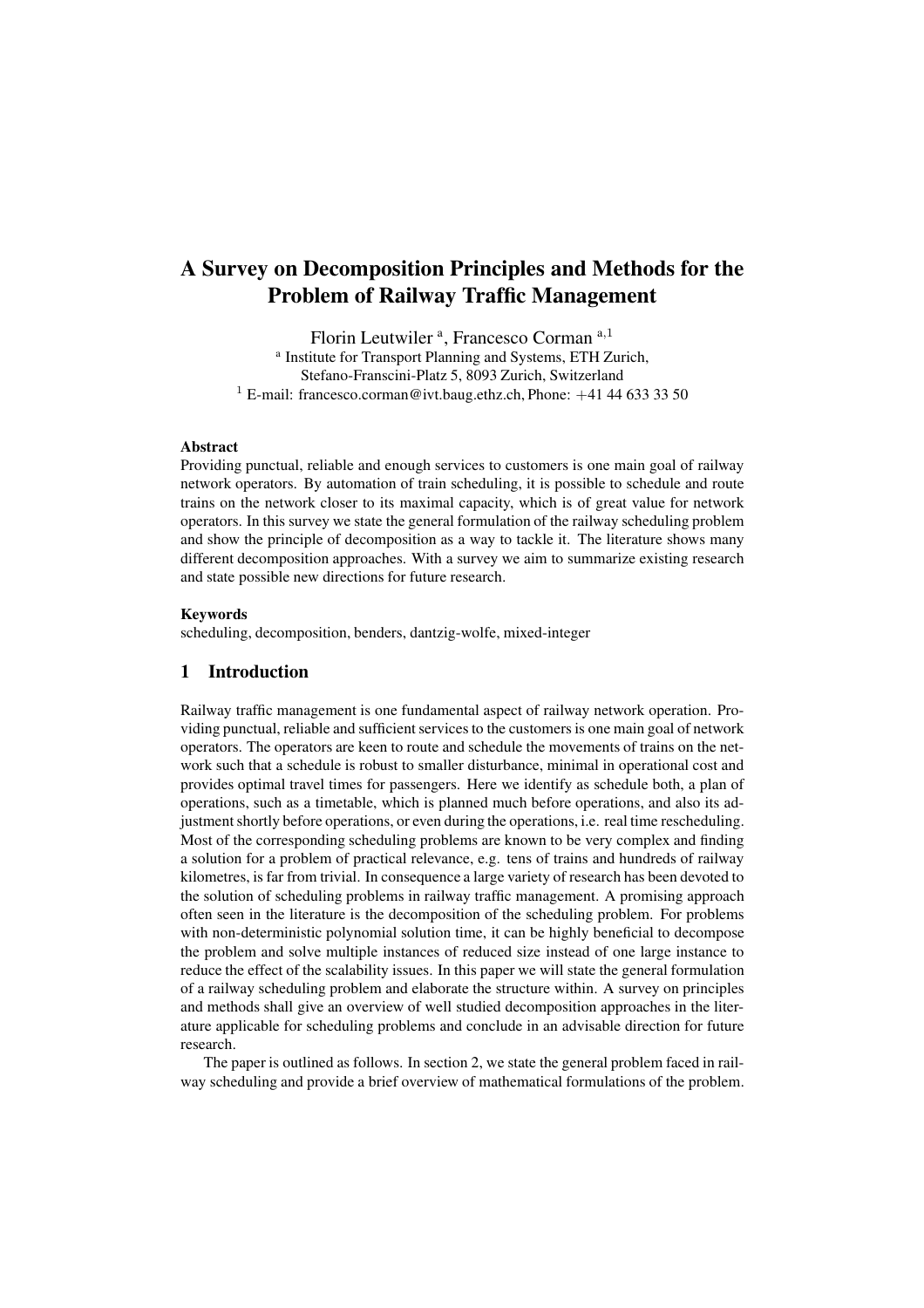In section 3 we explain decomposable structures and how they occurs in scheduling to then provide the basic principles to exploit these structures in the solution process. A overview of practical methods based on principles from section 3 are given in section 4 together with connection to the literature in railway scheduling. The paper concludes in section 5 with a outlook on possible future research.

## 2 The Problem of Railway Scheduling

The hierarchy in operational planning of railway network operation consists out of three layers according to the time of operations. On the highest layer the line planning is performed to determine necessary connections in between individual stations. On the middle layer the task is to route and schedule individual trains. On the lowest layer the rolling stock planning and crew scheduling is done. In the context of this survey we focus on the middle layer, especially on the scheduling of trains, i.e. below we assume that the route of individual trains are a priori fixed and not open for decision, this happens because either the timetable does not consider rolling stock circulation, as in the typical timetabling problem; or because the rolling stock circulation is already solved, i.e. in the real time rescheduling problem.

#### 2.1 Scheduling

The construction of an operational plan for a railway network with arrival and departure times for every individual train is know as the railway scheduling problem. It inherits decisions on arrival, dwell and departure times as well as ordering of all trains on the network.

Well scheduled operational plans aim to minimize or maximize certain operational aspects, that are crucial for the network operators. The literature provides a large variety of different aspects that are used as objective to scheduling. A very common aspect is the cumulative or largest delay in the network, which operators are keen to keep as small as possible. Alternative aspects, objective to scheduling, seen in the literature are the travel time of passengers, the amount of transported passengers or the operational cost. In reality it is usually a combination of all those aspects that lead to good scheduling.

The scheduling process is always subject to constraints arising from many different sources and affecting the process in different ways. Some constraints have their origin in the non-physical aspects of scheduling, e.g. demands arising from the line planning. Those can be time windows for arrival or departure times of a train, minimal dwell times of a train or connections to other trains on the same station that have to be ensured. The physical side of the railway network restricts the schedule by the dynamics of the specific used rolling stock and operational safety. For safety reasons, trains are not allowed to exceed a certain speed and must follow a minimal distance or time headway in between each other. In addition, no pair of trains can simultaneously use the resource in the network.

The problem of scheduling is to find a detailed schedule of arrival and departure times for all trains at all strategic points on the network. A such schedule must be executable by all trains, must not lead to any conflicts when executed and must not violate any of the operational or physical constraints from above. Possible strategic points on the network are stations, junctions or signals. Preferably the schedule is optimal or near optimal with respect to the objectives important to the network operators.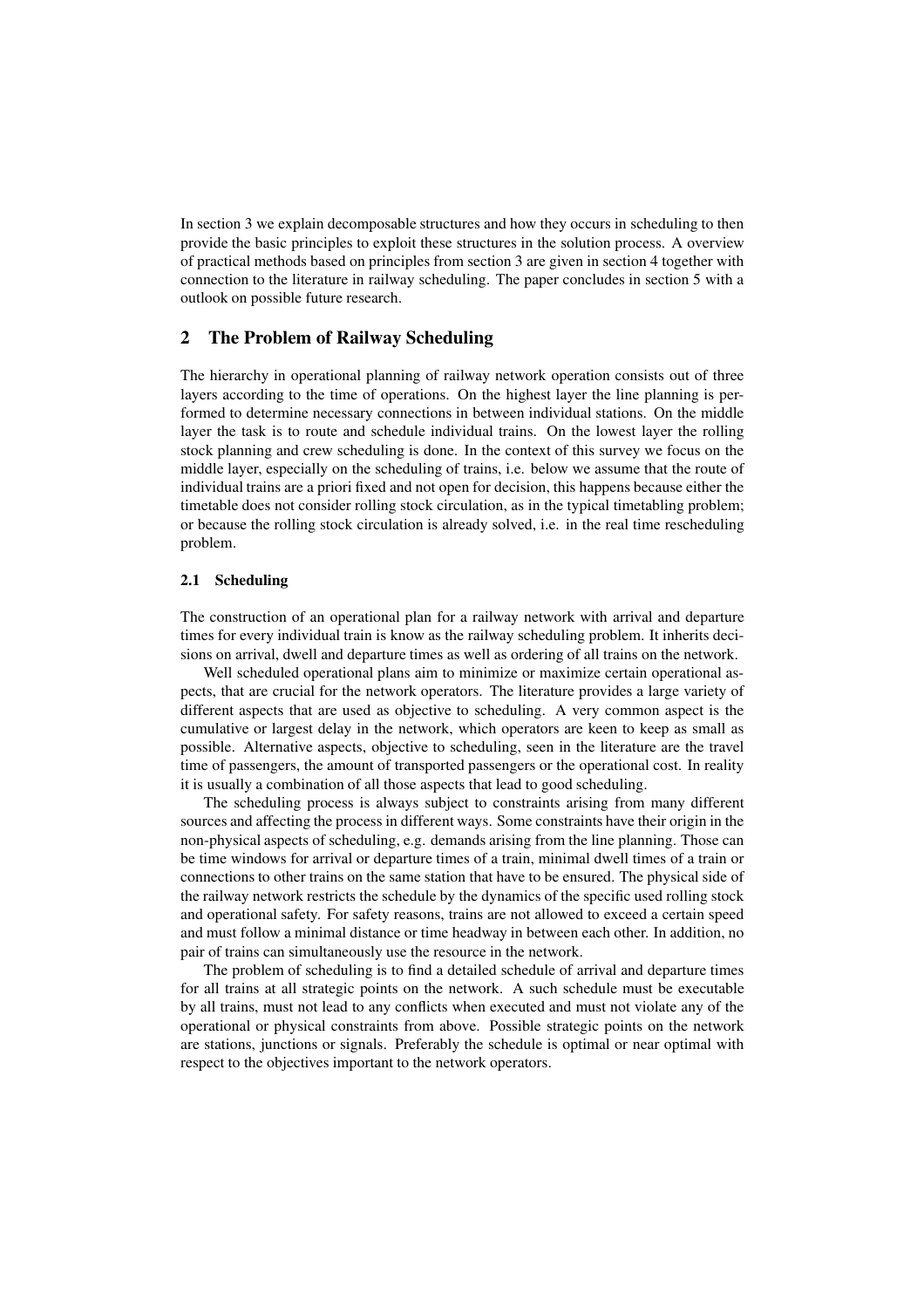#### 2.2 Problem formulation

To solve the scheduling problem automatically in an optimal way, it has to be formulated in a well defined mathematical form. The formulation should be able to at least capture all of the crucial objectives and constraints previously mentioned. In the railway scheduling problem considered for this survey, two type of variables are open for decision. First, the order of events happening on the railway network has to be decided, i.e. in which order the trains pass a certain resource of the network. When decided on the order, exact entering and exiting times for all trains and resources in the network have to be decided. In the actual problem only entering or leaving times are necessary, as the time of leaving corresponds to time of entering the next resource. As such, the railway scheduling problem can be easily put in the frame of a job-shop scheduling problem, with train rides corresponding to jobs and resources in the network corresponding to machines. An operation of an individual job then corresponds to a train passing a resource on the network.

In the following we provide a brief overview of different modelling techniques to mathematically capture the railway scheduling problem, common in the literature. The overview is kept brief as the focus will lie on decomposition techniques. For extensive surveys we refer to the surveys by (Fang et al. (2015)), (Corman and Meng (2014)) and (Narayanaswami and Rangaraj (2011)).

#### Mixed-Integer Linear Program

A mixed-integer linear program is an optimization problem where one part of the optimization variables  $x$  are integer, and the remaining variables are continuous variables,

$$
\min_{x} c^{\top} x
$$
\n
$$
\text{s.t.} \quad Ax \leq b
$$
\n
$$
x \in \mathbb{Z}^{n} \times \mathbb{R}^{m}
$$
\n
$$
(1)
$$

where  $A$  is a matrix and  $b$  a vector of appropriate size respectively. With this formulation the scheduling problem can be captured in a very natural way. For tactical decisions such as train ordering and resource assignment, binary variables are introduced in the program. Event times are individually represented by continuous variables. Interactions between events on the railway network are imposed intuitively by linear constraints in the mixed-integer linear program. The literature provides a large variety of mixed-integer formulations for railway (re)scheduling, e.g. (Törnquist and Persson (2005)) and (Tsinghua and Yan (2012)), where a tabu search and commercial solvers respectively are used to retrieve a solution. In (Dessouky et al. (2006)) an alternative mixed-integer formulation is introduced, where a Branch-and-Bound scheme searches the solution space for feasible solutions. For more references on mixed-integer formulations, we refer to (Fang et al. (2015)) and (Narayanaswami and Rangaraj (2011)).

A reduction of the mixed-integer linear program to a pure integer linear program, by removal of the continuous variables is a quiet common alternative to mixed-integer in railway scheduling. Often, integer formulations of scheduling problems are achieved using time discretization. Tactical decisions for scheduling are as in the former case, modelled as binary decision variables. In difference to the mixed-integer formulation, event times are transformed to integer values by time discretization. In (Dollevoet et al. (2012)) an in-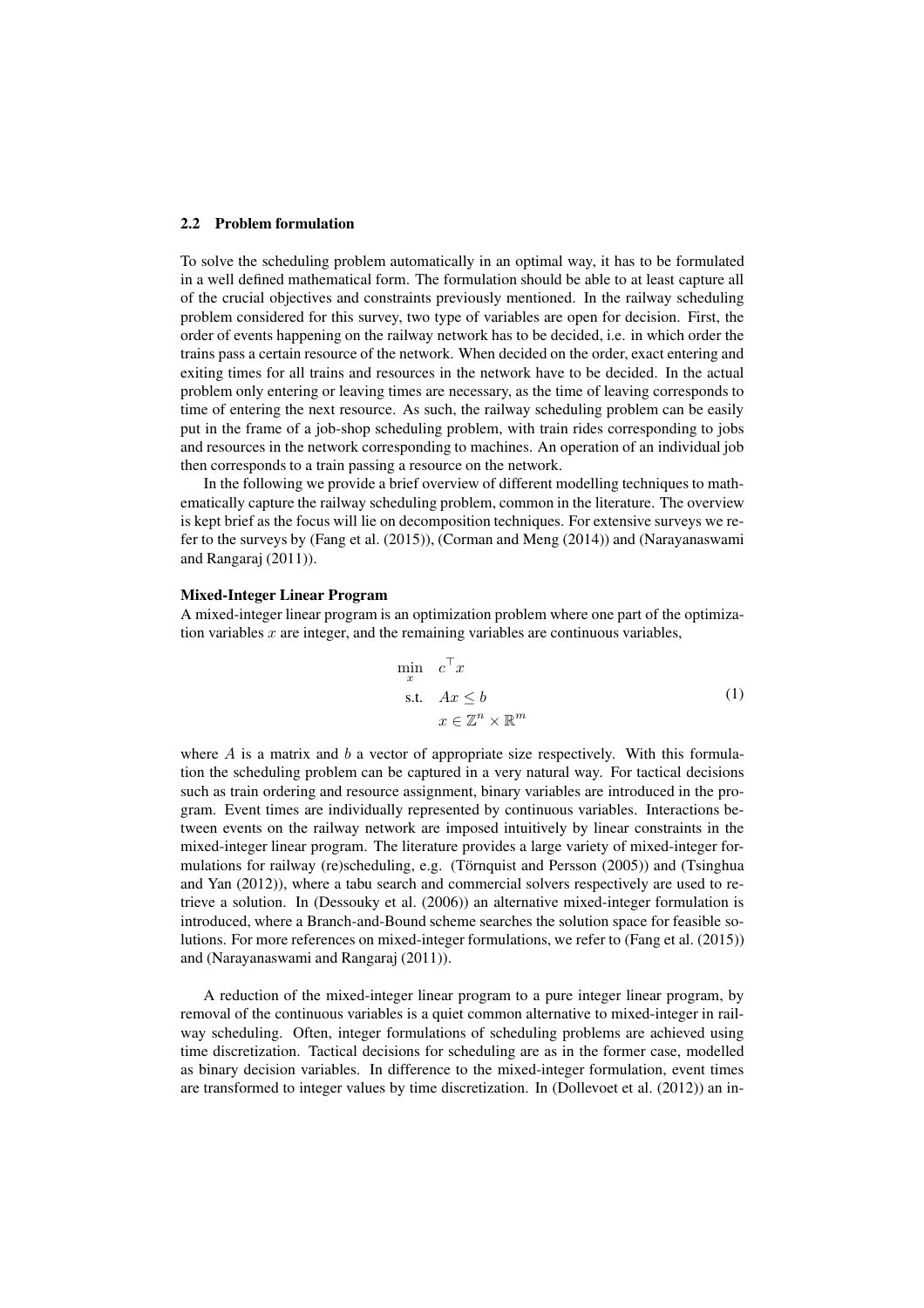teger programming formulation by time discretization is used for delay management and passenger rerouteing. In a further work it is shown that the same model can be extended to incorporate capacity constraints (Schöbel  $(2009)$ ). (Caimi et al.  $(2011)$ ) present an alternative way to formulate the scheduling problem as an integer program. Only a finite set of fixed possible realizations of the continuous variables in a corresponding mixed-integer formulation are considered in the problem. The scheduling problem reduces to a constrained decision process on the different fixed realizations of continuous variables, i.e. an integer linear program. The approach was later used for model predictive rescheduling in (Caimi et al. (2012)). Integer programming formulations are usually applied in cases where a set of solution candidates is simple to generate. For example, integer programming is common in rerouteing problems of railway traffic, where often a set of alternative train routes, provided by heuristics based on the experience of experts, has to be compared and matched to a feasible solution.

#### Constraint Programming

An alternative to mixed-integer or integer formulations of the scheduling problem is constraint programming. Similar to the former formulations a constraint program bases on a feasible set, defined by a set of constraints, e.g. assignment or disjunctive constrains, which in contrast to mixed-integer programming are mainly logic statements. Typically these are used to assign resources of the network to events or constrain the disjunctive order of events. A slightly different formulation of the constraints in comparison to mixed-integer and integer formulations allows to formulate equivalent problems with fewer variables. Constraint programming does not have an objective such as mixed-integer programming but an evaluation criterion to determine the best solution found. An application of constraints programming is found in (Rodriguez (2007)), where Rodriguez et al. use constraint programming for real-time railway scheduling at junctions.

#### Alternative Graph

Alternative graphs are a technique introduced by (Mascis and Pacciarelli (2002)) to formulate job-shop scheduling problems and can be used to capture a railway scheduling problem in a special kind of graph theoretical model. In the alternative graph, nodes represent events in time to be scheduled, and arcs represent separation constraints of those events. Two types of arcs exist in the alternative graph. Fixed arcs define an unchangeable relation between events, i.e. a fixed order of events. Alternative arcs occur in pairs, to describe a disjunctive order of two events. A complete selection on an alternative graph, is a selection of alternative arcs, one from each pair, where no additional arc can be selected. Under the condition that the selection represents a meaningful ordering of events, a schedule for the events in the graph is determined by the longest path in the tree of the complete selection of alternative arcs. As show by (Fang et al. (2015)), the alternative graph is a very common formulation technique in railway scheduling, as for example in (Corman et al. (2010)) distributed scheduling of railway systems is performed, based on the alternative graph formulation.

#### Discrete Event Model

All former formulation techniques inherit all possible orders of trains for every resource of the network. In difference to this, a discrete event model only contains a subset of possible orders. The model is dynamically allocated by forward simulation from a discrete event to the next, where discrete events are basically trains reaching certain strategic points in the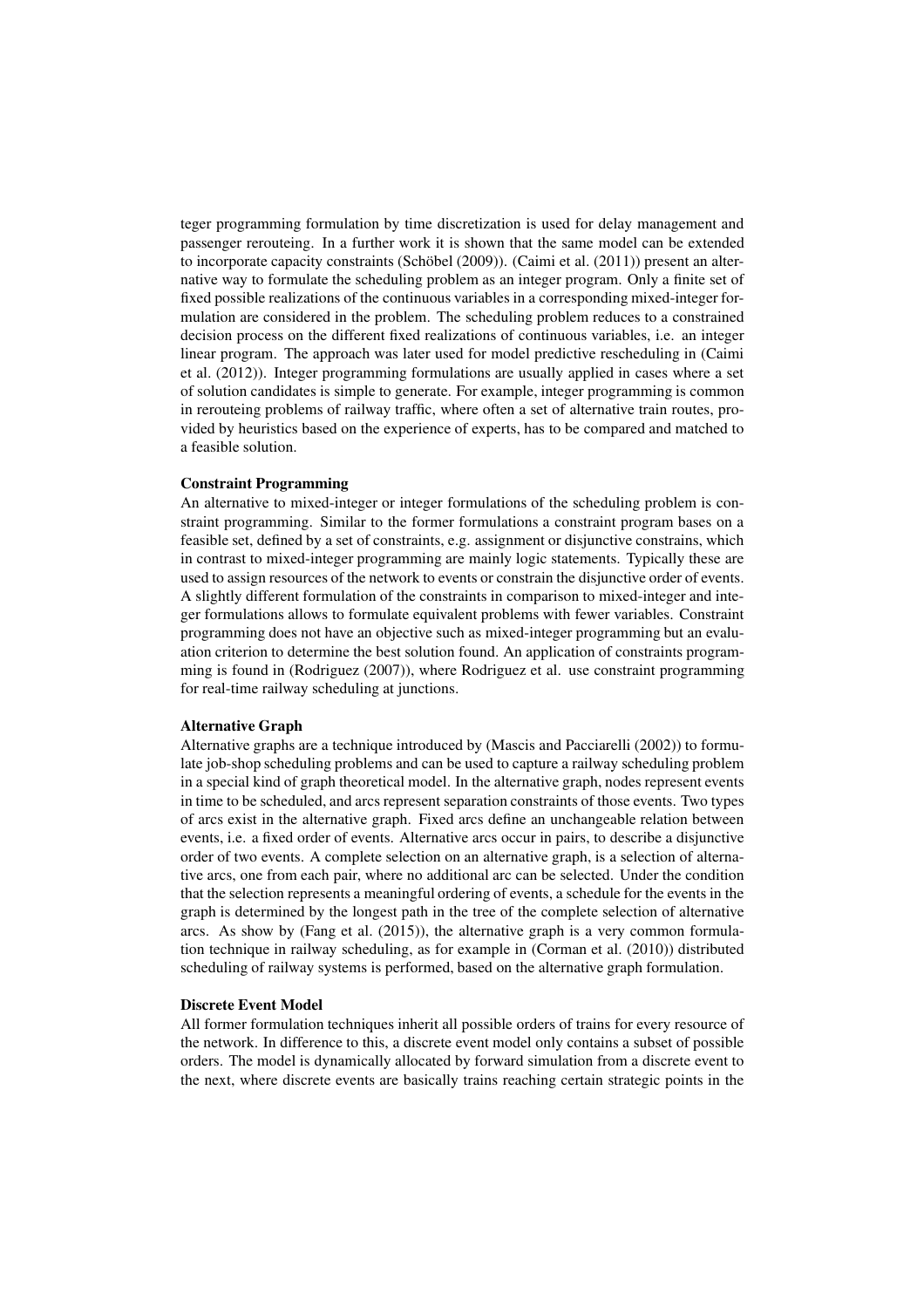network. For ordering decisions during the forward simulation of the model, commonly heuristics as in (Dorfman and Medanic (2004)) or dynamic programming as in (Ho et al. (1997)) is used. When the forward simulation is terminated, a feasible schedule is found, i.e. the model is dynamically built up during the solution process. (Van den Boom and De Schutter (2006)) and (De Schutter and Van den Boom (2001)) use max-plus switching algebra to formulate out all possible events and use the discrete model in a model predictive control problem solved by a Branch-and-Bound. In (Kersbergen (2015)) a similar model predictive reformulation is used to apply commercial solvers, e.g. CPLEX to the discrete event model formulation.

#### 2.3 Decomposition of Mixed-Integer Linear Programming

In the literature of mathematical programming decomposition is a widely know topic and well established theory exists. In general, special structures within a mathematical program are known to allow a decomposition of the problem, for instance if a variable or a group of variables exists only in a single constraint (typical case is a diagonal matrix). A large variety of different approaches to these structures exists for many different classes of mathematical problems. Decomposition itself is motivated by parallelization, size reduction and simplification of the original problem. Decomposition splits the problem into multiple subproblems of smaller size, which allows for parallel and often more efficient solving, especially when subproblems belong to a class of problems that can be solved very efficiently.

To profit form the theory on decomposition in mathematical programming, we are keen to formulate the railway scheduling problem in an appropriate way. From the models previously introduced, mixed-integer programming is a such appropriate formulation and for the case of railway scheduling the mixed-integer formulation naturally contains the necessary structure to decompose the problem, see section 3. This motivates first a more detailed analysis of the railway scheduling problem structure in a mixed-integer formulation and second a review on approaches for decomposition of mixed-integer programs.

Apart from the benefits of the mixed-integer formulation, there is no big disadvantage caused by restricting ourself to it, as any other of the previously introduced formulations can be transformed into a mixed-integer formulation. Constraint programming can be seen as a complement to mixed-integer linear programming and as mentioned earlier, a constraint program can be casted into a mixed-integer linear program under usage of additional variables. The alternative graph model can be brought in to the form of a mixed-integer linear program by introducing binary decision variables for the pairs of alternatives arcs, together with big-M constraints. Discrete event models can be casted into a mixed-integer program as for example it is done in (Kersbergen (2015)).

In the remaining of the paper we will first elaborate the decomposable structure of the railway scheduling problem formulated as a mixed-integer linear program and present different principles from the literature on decomposition, originated from linear programming with no integer variables in section 3. In section 4 will provide an overview on methods from the literature, that extend the principles form section 3 to the problem of railway scheduling, i.e. a mixed-integer linear program.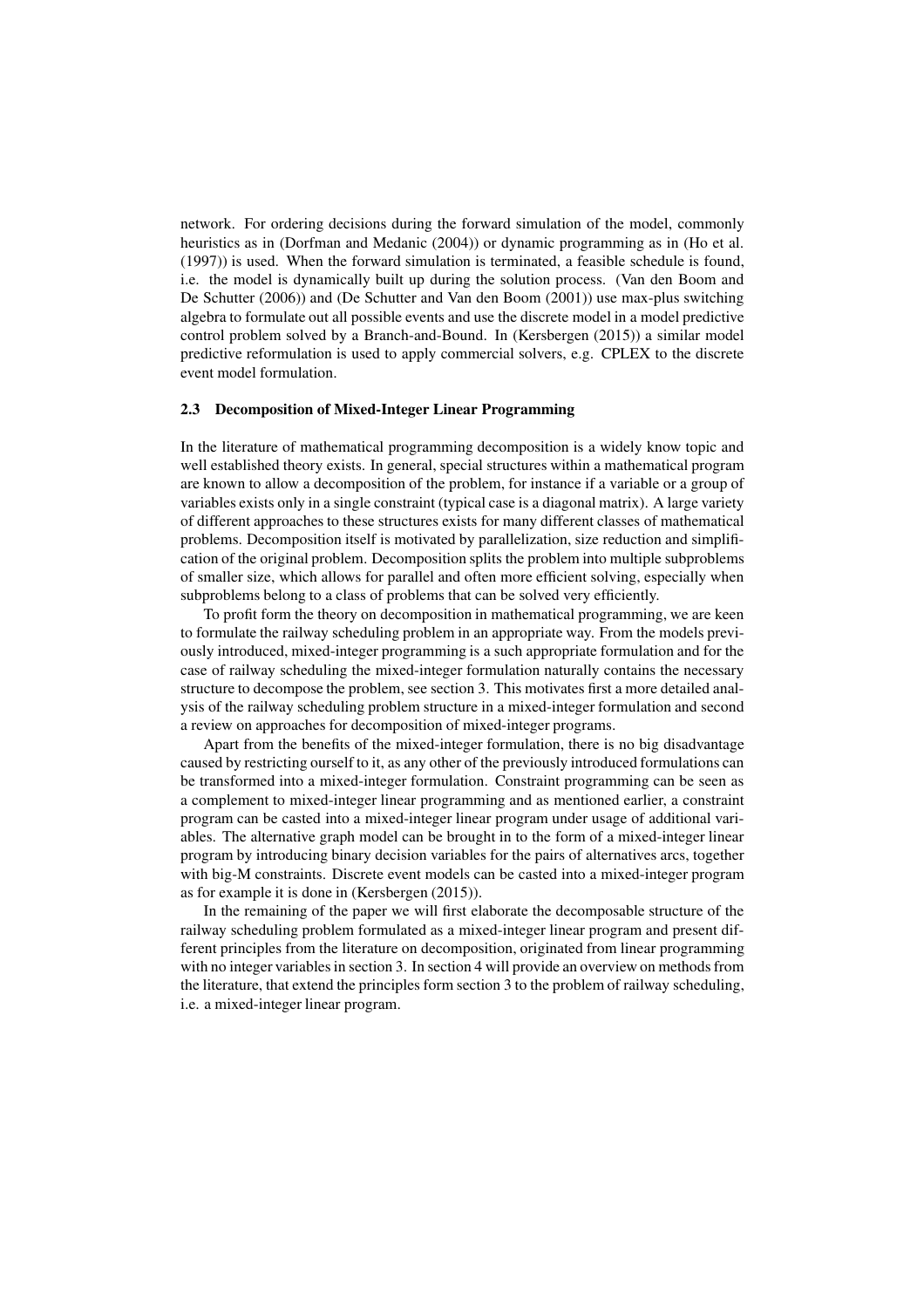## 3 Decomposable Structure of Scheduling Problems and Principles of Exploration

Generally a mathematical program has to exhibit one out of two possible structure that allow for decomposition, i.e. complicating constraints or complicating variables as described by (Conejo et al. (2005)). The literature shows many different approaches for the decomposition of these two classes of special structured problems. In this section we will first introduce the two structures in case of linear objective and constraints functions as it is the case in a railway scheduling problem and point out the motivation behind the different decomposition approaches, to afterwards show how these structures occur in the railway job-shop scheduling problem. A survey on decomposition principles in linear programming with no integers variables provides a perspective on the basis for today's most common decomposition methods in the complex case of mixed-integer linear programming, reviewed in section 4.

## Complicating Constraints

A mathematical program of linear objective and constraints in form of (2) inherit the structure of complicating constraints. A subset of constraints include a large set of the optimization variables of the problem, which prevents a decomposition of the problem.

$$
\min_{x_1, \dots, x_K \ge 0} \quad c_1^\top x_1 + c_2^\top x_2 + \dots + c_K^\top x_K
$$
\n
$$
\text{s.t.} \begin{bmatrix} A_1 & A_2 & \cdots & A_K \\ B_1 & & & \\ & B_2 & & \\ & & \ddots & \\ & & & B_K \end{bmatrix} \begin{bmatrix} x_1 \\ x_2 \\ \vdots \\ x_K \end{bmatrix} \ge \begin{bmatrix} b \\ d_1 \\ d_2 \\ \vdots \\ d_K \end{bmatrix} . \tag{2}
$$

The idea of decomposition is based on separating problem (2) into two sub problems, where  $x = [x_1, \cdots, x_K]^\top$  and  $A = [A_1, \cdots, A_K]$ ,

$$
\min_{x \ge 0} c^{\top} x
$$
\n
$$
\text{s.t.} \quad Ax \ge b
$$
\n
$$
\text{s.t.} \quad \begin{bmatrix} B_1 \\ \vdots \\ B_K \end{bmatrix} x \ge \begin{bmatrix} d_1 \\ \vdots \\ d_K \end{bmatrix} . \tag{4}
$$

In the literature (3) is usually called master problem, while (4) is referred as subproblem. It easy to see that solving (3) and (4) does not necessarily provide a solution to (2). We will later see appropriate modifications of the problems (3) and (4) to turn them into an equivalent representation of (2). Note that by its diagonal structure, problem (4) can be decomposed into  $K$  individual problems, which can be solved independently. Principles in decomposition of complicating constraints are keen to not destroy the diagonal structure through subproblem modifications. In addition, the subproblems are often significantly simpler than the original problem, what together with the separation of subproblems motivated many principles and methods in complicating constraints, reviewed in section 3.2 and 4.1 respectively.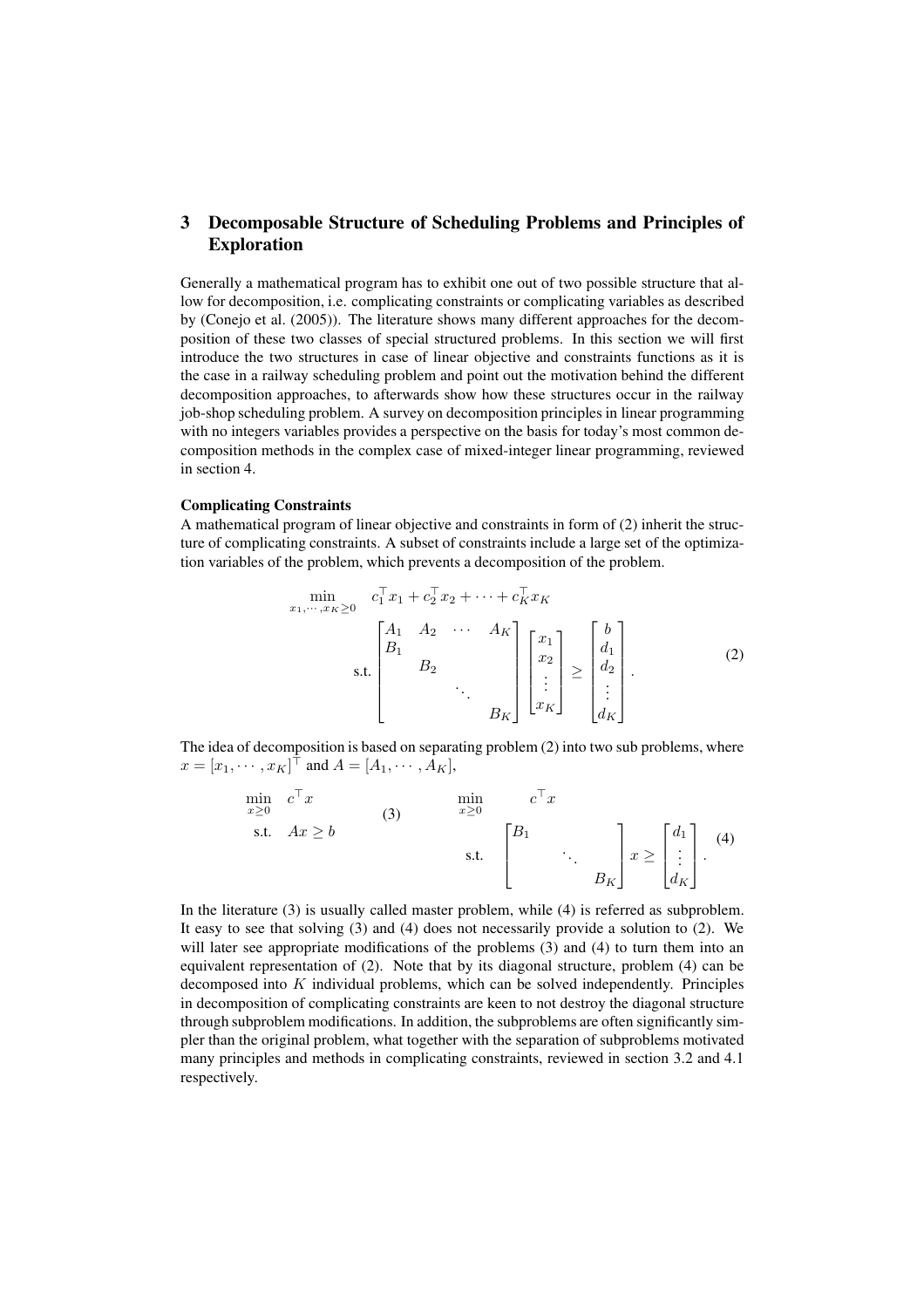#### Complicating Variables

The complementary case to complicating constrains in a mathematical program with linear objective and constraints, are complicating variables. A small subset of optimization variables is present in a large set of constraints, as in (5).

$$
\min_{y,x_1,\dots,x_K \ge 0} \quad c_0^{\top} y + c_1^{\top} x_1 + c_2^{\top} x_2 + \dots + c_K^{\top} x_K
$$
\n
$$
\text{s.t.} \begin{bmatrix} A_1 & B_1 \\ A_2 & B_2 \\ \vdots & \ddots \\ A_K & & B_K \end{bmatrix} \begin{bmatrix} y \\ x_1 \\ \vdots \\ x_K \end{bmatrix} \ge \begin{bmatrix} d_1 \\ d_2 \\ \vdots \\ d_K \end{bmatrix} . \tag{5}
$$

The decomposition approach is similar to the case of complicating variables. The problem is separated into two problems by individually optimize over  $y$  and  $x$ , with  $A =$  $[A_1, \cdots, A_K]^\top$  and  $x = [x_1, \cdots, x_K]^\top$ ,

$$
\min_{y \ge 0} c^{\top} y \qquad \min_{x \ge 0} c^{\top} x
$$
\n
$$
\text{s.t.} \quad Ay \ge \begin{bmatrix} d_1 \\ \vdots \\ d_K \end{bmatrix} \qquad\n\text{(6)} \qquad\n\text{s.t.} \qquad\n\begin{bmatrix} B_1 \\ \vdots \\ B_K \end{bmatrix} \qquad\n\therefore \qquad\n\begin{bmatrix} d_1 \\ \vdots \\ d_K \end{bmatrix}.\n\qquad\n\tag{7}
$$

The master (6) and subproblem (7) are not yet an exact equivalent to (5) and similar to complicating constraints, modification to both problems have to be made. Note, again the subproblem (7) has diagonal structure and can be nicely decomposed, as long as the necessary subproblem modifications do not destroy the structure. This observation, together with the fact that the subproblem is often significantly simpler than the original problem motivated principles and methods for complicating variables, reviewed in section 3.3 and 4.2 respectively.

## 3.1 Structure of Railway Scheduling Problems

In the railway scheduling problem both types of decomposable structures naturally occur. Depending on how the optimization variables are grouped, one of the structures establishes. In section 2 we showed that two type of variables, i.e. event times and ordering decisions are open for decision, in the railway job-shop scheduling problem as we consider it in this survey. Recall that in the problem, train rides refer to jobs, network resources refer to machines, and a train passing a resource is referred to an operation of the corresponding job. Defining these variables by  $t_{i,j,m}$  for the event times and  $p_{i,j,m}$  for the decisions, each variable has three indices,

$$
t_{i,j,m}, p_{i,j,m}: \begin{cases} i & \text{operation index} \\ j & \text{job index} \\ m & \text{machine index} \end{cases}.
$$

In accordance with the indices of the variables, we can group either the variables or the constraints of the scheduling problem by three criteria i.e, by groups of machines, by groups of jobs or by groups of operations. Grouping by operations refers to grouping variables by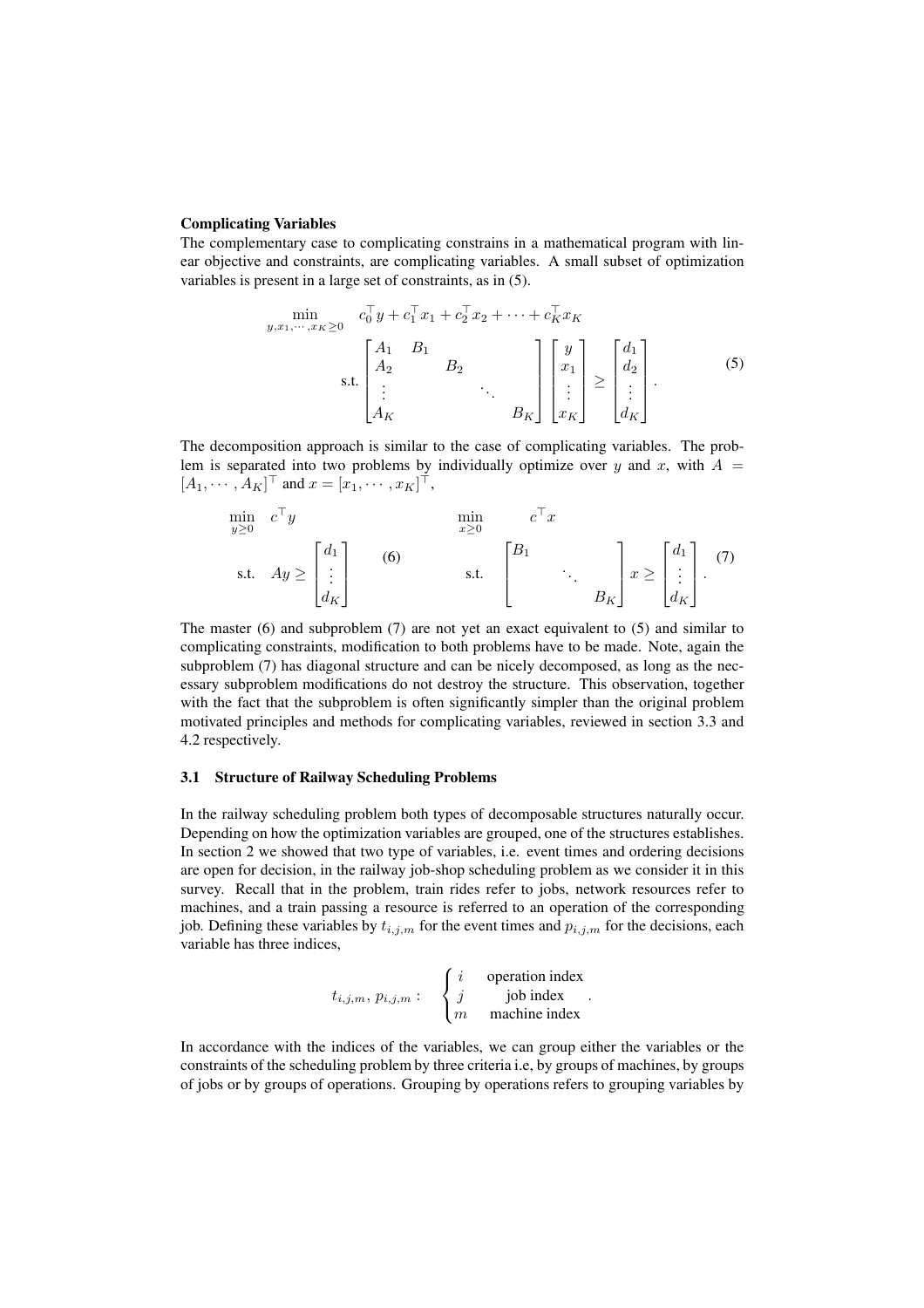the assumed event time of the associated operation into groups of different time windows. Figure 1 illustrates on the constraint matrix how grouping by variables lead to the structure of complicating constraints, while grouping by constrains lead to complicating variables



Figure 1: Grouping of variables: Complicating Constraints (left), Variables (right).

The grouping with respect to resources has a natural intuition for variable and constraint grouping. When grouping variables, this corresponds to a separation of the railway network in equivalent regions, all connected to some neighbours, see Figure 2. In (Caimi et al. (2009a)), a such separation is used for a decomposition approach. When constraints are grouped, the constraint matrix turns out to have the same structure as when the network is decomposed in a master/slave manner, where sub regions of the network are slaves only connected with the master region, see Figure 2. A similar decomposition is applied in (Lamorgese and Mannino (2015)).

The variable grouping with respect to operations is similar to what is often done in temporal decomposition of the railway scheduling problem, e.g. the rolling horizon approach. Variables are grouped by time windows in which the according events are expected to occur.

As mentioned earlier, the natural occurrence of the decomposable structure is what motivates a review of decomposition principles in linear programming with no integer variables, i.e. the basis of decomposition methods in mixed-integer linear programming, which help to tackle the problem of railway scheduling.

#### 3.2 Principles for Complicating Constraints

For the structural exploration of a linear program with no integer variables and complicating constraints, there are two very common principles in the literature. Both are motivated by the idea of separating the complicating constraints from the diagonally structured part of the problem, to make it simpler and decomposable.

#### Dantzig-Wolfe Reformulation

The reformulation of Dantzig-Wolfe is based on an alternative representation of a polytope. A polytope, such as those in the diagonally structured part of problem (2),

$$
x_k \in P_{B,k} := \{ x \in \mathbb{R}_+ : B_k x \ge d_k \}
$$
 (8)

can be represented by a convex combination of its extreme points and extreme rays,

$$
x_k = \sum_{v_g \in G_k} \lambda_g v_g + \sum_{w_q \in Q_k} \theta_q w_q, \quad \text{where } \sum_{v_g \in G_k} \lambda_g = 1, \lambda_g, \theta_q \ge 0 \tag{9}
$$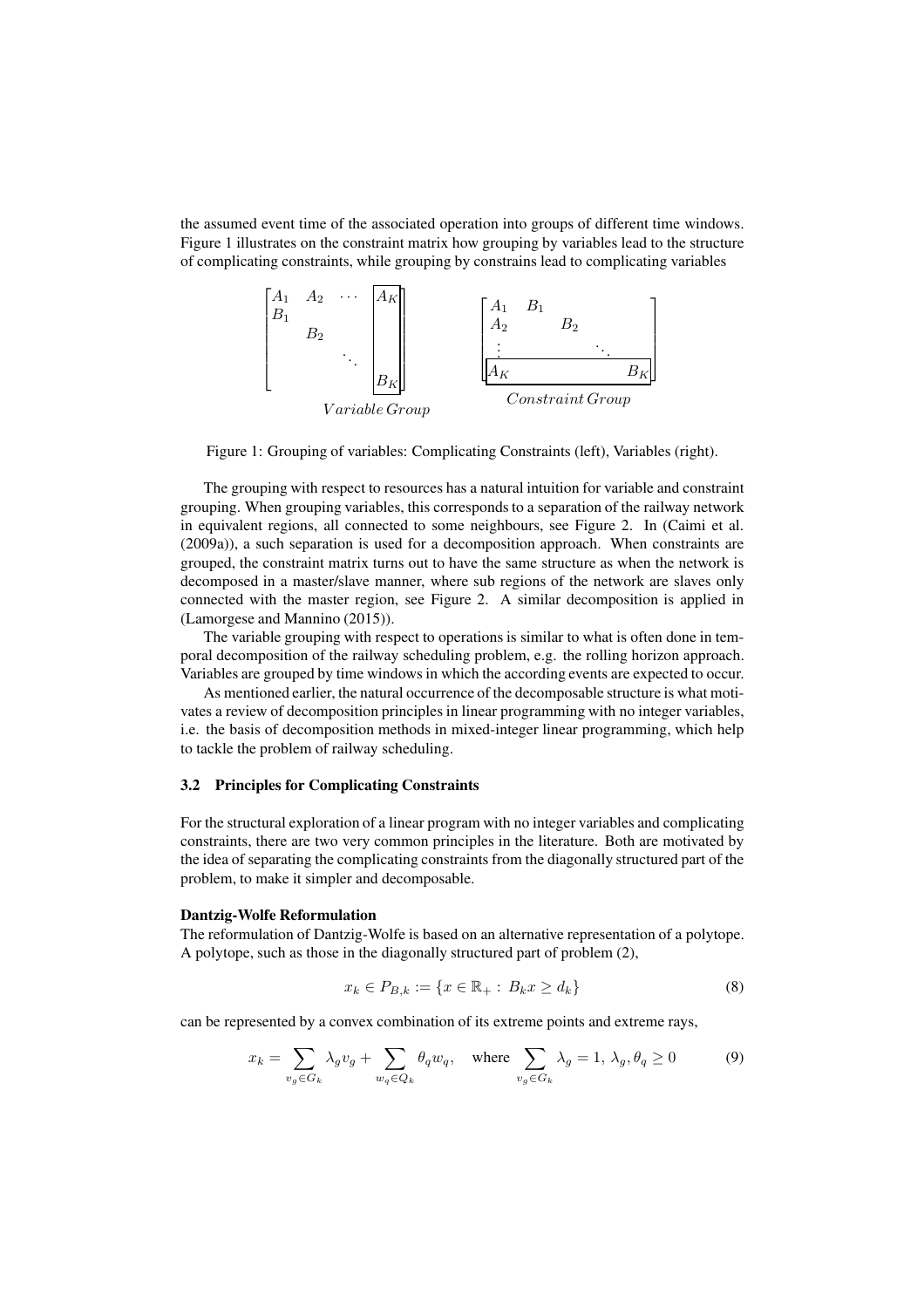

Figure 2: Decentralized decomposition  $\{l.\}$ , Master/Slave decomposition  $\{r.\}$ 

where  $v_g, g \in G_k$  and  $w_g, q \in Q_k$  are extreme points and rays of  $P_{B,k}$  respectively, a proof is given in (Bertsimas and Tsitsiklis (1997)). For the readability we assume the polytopes  $P_{B,k}$  to be bounded, i.e.  $Q_k = \emptyset$ . The general case is straight forward and can be found in (Bertsimas and Tsitsiklis (1997)). With the alternative formulation of a polytope, linear problem (2) can be reformulated to,

$$
\min_{\lambda} \sum_{K} \sum_{v_g \in G_k} (c_k^{\top} v_g) \lambda_g
$$
\n
$$
\text{s.t.} \sum_{K} \sum_{v_g \in G_k} (A_k v_g) \lambda_g \ge b
$$
\n
$$
\sum_{g \in G_k} \lambda_g = 1, \lambda_g \ge 0 \qquad \forall k \in K
$$
\n
$$
(10)
$$

which is known as Dantzig-Wolfe reformulation. The cardinality of the sets  $G_k$  can be exponentially large and it would be computationally very costly to perform the optimization in (10) over all elements of  $G_k$ . The method of column generation allows to perform the optimization in (10) over only a reduced subset of  $G_k$ , i.e.  $\tilde{G}_k$ . Optimal dual multipliers of the reduced problem provide information on how relaxation or tightening of an individual constraint affect the objective value. These multipliers are used to search for elements in  $G_k$ , that reduce the objective value and therefore must be added to  $\tilde{G}_k$  to achieve an optimal solution of (10). The search is known as pricing problem in column generation and, by the diagonal structure in problem (2), can be performed over the individual polytopes corresponding to  $G_k$  separately,

$$
\min_{x_k} \quad (c_k^\top - u^\top A_k) \, x_k
$$
\n
$$
\text{s.t.} \quad x_k \in P_{B,k} \tag{11}
$$

where u are the optimal dual multipliers of (10). In case of (11) the optimal solution  $x_k^*$  is either an extreme point or ray of  $P_{B,k}$ , i.e.  $x_k^* \in G_k$ . In cases of strong duality, e.g. linear programming with no integer variables, where the primal and dual are equivalent, column generation is guaranteed to find an optimal solution, if one exists. Similar Dantzig-Wolfe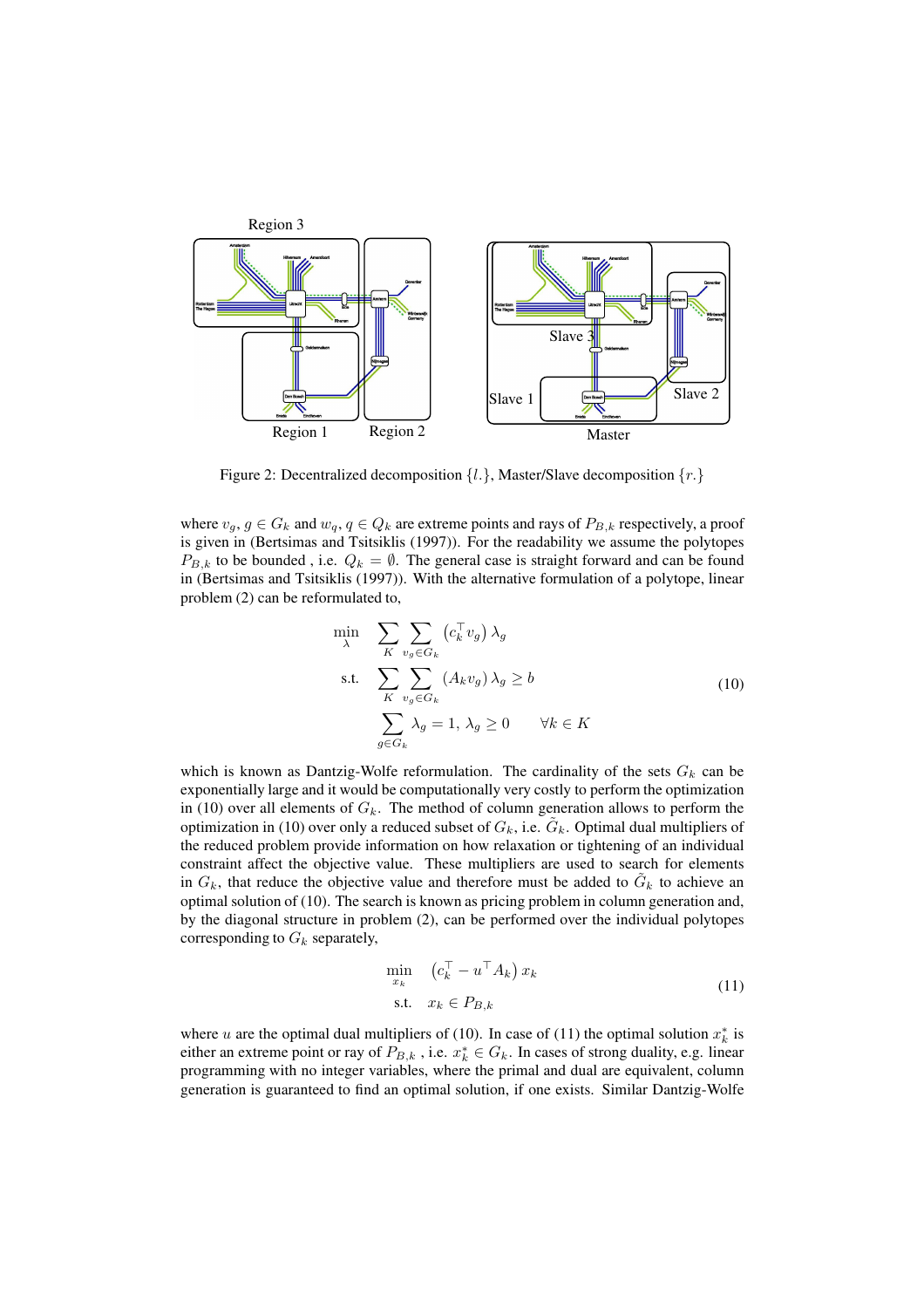reformulations exist for linear programming with presence of integer variables, as it is the case railway scheduling. Though one has to be aware that column generation in presence of integer variables does no longer find an optimal solution but only provide a primal bound on the optimization problem, as a result of the absence of strong duality. To solve the original mixed-integer linear program additional techniques are necessary, which will be reviewed in section 4. (Vanderbeck and Savelsbergh (2006)) propose an extension of the Dantzig-Wolfe reformulation to the case of mixed-integer linear programming, in form of two different approaches, i.e. convexification and discretization. In the convexification approach,  $P_{B,k}$  in (11) is replaced by the generating set  $G_k$  of its convex hull,

$$
G_k = \{(x_g, y_g) \in \mathbb{R}^n \times \mathbb{Z}^p : (x_g, y_g) = \text{extreme points of } conv(P_{B,k})\}.
$$
 (12)

To impose integraliy in the convexification approach an additional integrality constraint is necessary in (10),

$$
\sum_{y_g \in G_k} y_g \lambda_g \in \mathbb{Z}^p. \tag{13}
$$

The discretization approach in (Vanderbeck and Savelsbergh (2006)) is originated in integer polytope theory. A rational integer polytope is known to be representable by a combination of finitely many integer extreme points and rays of the polytope, similar to (9). In case of mixed-integer, integer variables are then represented by the finite integer set, while continuous variables are reformulated using the same technique as in the convexification approach. We refer to (Vanderbeck and Savelsbergh (2006)) for exact definition of the generating integer and continuous variable sets. In the discretization approach, the constraint (13) can be replaced by the restriction  $\lambda_q \in \{0, 1\}$ . The corresponding pricing problems in both approaches are identical to (11) except  $x \in G_k$  and no longer in  $P_{B,k}$ . Note that in case of binary integer variables in the original problem (2) convexification and discretization are identical, as no integer interior points exists in  $P_{B,k}$ . (Vanderbeck and Savelsbergh (2006)) provide further techniques to relax and simplify the generating sets of the discretization approach. Also Vanderbeck presents in (Vanderbeck (2000)) further alternative reformulations of the generating sets in Dantzig-Wolfe decomposition.

#### Lagrangian Relaxation

The Lagrangian relaxation is less commonly used in decomposition as it is the case for Dantzig-Wolfe reformulation. More often Lagrangian relaxation is used for dual bounds on the objective value. Nontheless it can be used for decomposition in linear programming with no integer variables and complicating constraints as in (Conejo et al. (2005)). The idea is to relax the complicating constraints into the objective, such that the optimization problem becomes decomposable,

$$
z(u) = \min_{x_1, x_2, \cdots, x_K} u^{\top} b + \sum_{K} \left( c_k^{\top} - u^{\top} A_k \right) x_k
$$
  
s.t. 
$$
\begin{bmatrix} B_1 & & \\ & B_2 & \\ & & \ddots \\ & & & B_K \end{bmatrix} \begin{bmatrix} x_1 \\ x_2 \\ \vdots \\ x_K \end{bmatrix} \ge \begin{bmatrix} d_1 \\ d_2 \\ \vdots \\ d_K \end{bmatrix}
$$
 (14)

Note that the Lagrangian relaxation reformulation is the dual of the Dantzig-Wolfe reformulation. As show in (Wolsey and Vanderbeck (2010)) the dual problem of (2) is given by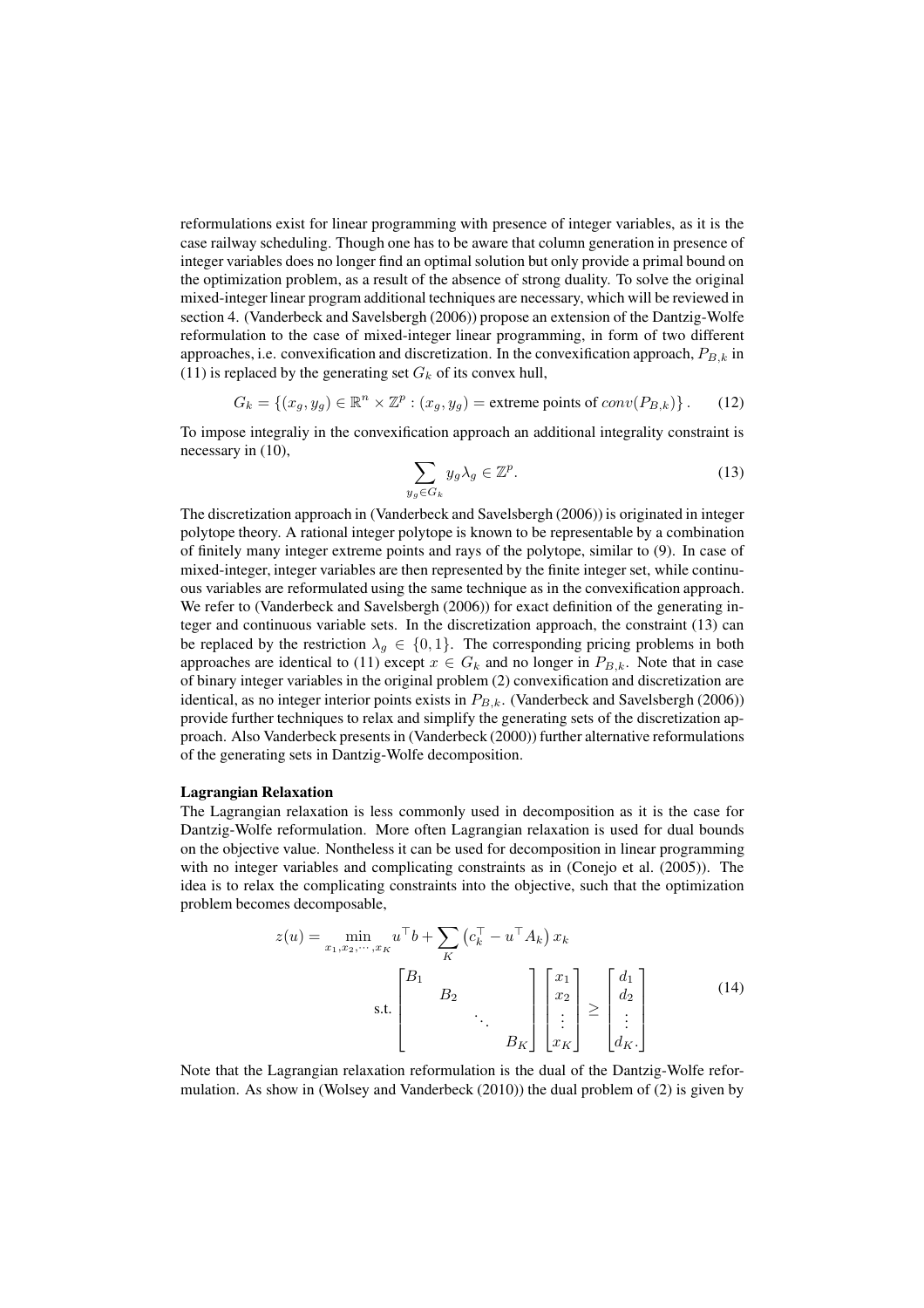maximizing Lagrangian relaxation  $(14)$  over  $u$ ,

$$
\max_{u} \quad u^{\top} b + \sigma
$$
\n
$$
\text{s.t.} \quad u^{\top} A_k v_g + \sigma \le c^{\top} v_g \quad \forall g \in G_k, \, k \in [K].
$$
\n
$$
(15)
$$

The optimization over x in  $(14)$  has been replaced by the constraint in  $(15)$ . The dual of (15) is exactly (10). In cases of strong duality, solving dual problem  $z_D = \max_u z(u)$  from relaxation of the complicating constraints results in a optimal solution pair of primal and dual variables  $(x^*, u^*)$ . The dual problem  $z_D$  is commonly solved using a scaled gradient method for the optimization over dual variables  $u$  as in (Fisher (1981)), while the optimization over the primal variables  $x_k$  is done explicitly, where the diagonal structure permits a decomposed optimization. For the Lagrangian dual of mixed-integer programs, strong duality does not hold in most cases. To this topic, (Geoffrion (1974)) provides deeper insights on the Lagrangian bound for integer programming and in which cases, strong duality still holds. In section 4 we present techniques that will help to overcome the lack of strong duality, to solve problem (14) to integer optimality.

#### 3.3 Principles for Complicating Variables

For the structural exploration in linear programming with no integer variables and complicating variables, a large variety of different principles exist in the literature. Motivated are these approaches through the observation, that fixing the complicating variables in a problem of complicating constraints turns the problem into a significantly simpler subproblem, in case of problem (5) even into a diagonally structured subproblem. The idea is to separate the optimization over the complicating variables from the optimization over the non-complicating variables in which complicating variables are fixed. Note, a solution to the complicating variables is an optimal solution to the original problem, if also a solution to the corresponding subproblem exists. If no solution to the subproblem exists, different principles generate different types of constraints, i.e. cuts for the optimization over the complicating variables, depending on the feasibility and optimality of the subproblem. In the following we present the most common principle in the literature, which lead to numerous abbreviated methods in mixed-integer linear programming for solving the case of complicating constraints, reviewed in section 4.

#### Benders Decomposition

One of the earliest and most common cut generating principle in linear programming is the decomposition method introduced by (Benders (1962)). By the dual representation of the subproblem feasible set, feasibility cuts are generated. In addition, the dual representation of the subproblem provides a lower bound on the contribution of non-complicating variables to the objective of the original problem, that can be used as an optimality cut. In case of problem  $(5)$ , fixing the complicating variables y together with the diagonal structure yields K different subproblems,

$$
\min_{x_k \ge 0} c_k^\top x_k
$$
\n
$$
\text{s.t} \quad B_k x_k \ge d_k - A_k y \tag{16}
$$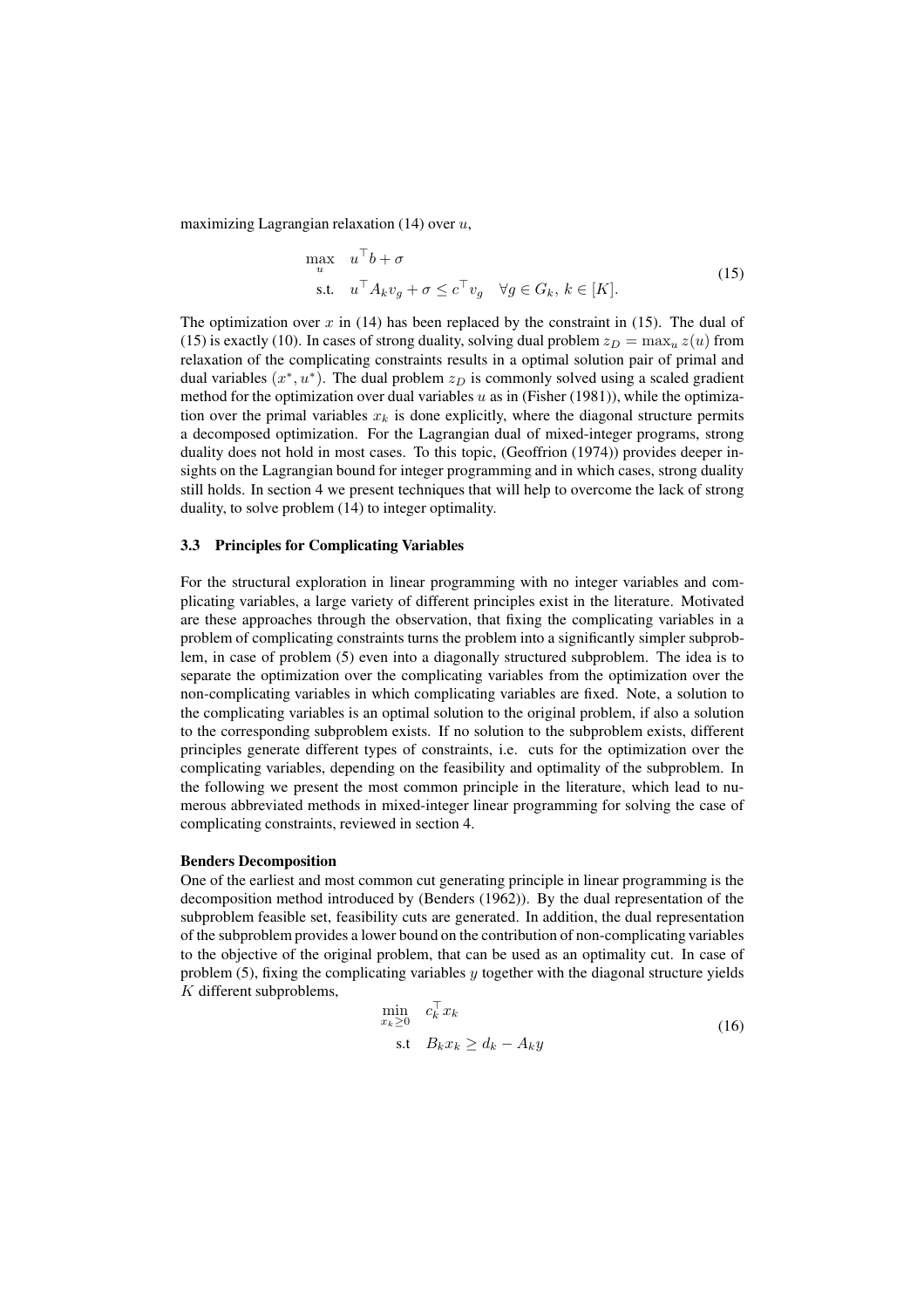and the K different dual subproblems respectively,

$$
\max_{u_k \ge 0} \quad u_k^\top (d_k - A_k y) \n\text{s.t.} \quad u_k^\top B_k \le c_k.
$$
\n(17)

In the iterative process of Benders decomposition the master problem (5) is relaxed to possible constraints on  $y$  and from iteration to iteration more cuts are added to this master problem. Given an optimal solution  $(y_i^*, x_i^*)$  to the relaxed master problem at the *i*-th iteration, the following three cases as described in (Bertsimas and Tsitsiklis (1997)) may occur when solving the dual subproblem (17),

Case I: The dual subproblem has a feasible optimal solution  $u_{k,i}^*$ . If the inequality  $u_{k,i}^{* \top}(d_k - A_k y_i) > c_k^\top x_{k,i}^*$  holds, the primal solution  $x_{k,i}^*$  of the master problem is infeasible to the primal subproblem and the cut must be added to the master problem,

$$
u_k^* \mathbf{I}(d_k - A_k y) \le c_k^{\mathbf{T}} x_k. \tag{18}
$$

Case II: The dual subproblem is unbounded, implying the primal subproblem is generally infeasible. In this case, there exists an extreme ray  $w_{k,i}$  with  $w_{k,i}(d_k - A_k y_i)$ 0, which causes the unboundedness of the dual subproblem and has to be excluded by the following cut in the master problem,

$$
w_{k,i}(d_k - A_k y_i) \le 0 \tag{19}
$$

Case III: All dual subproblems have a feasible solution and the master solution  $x_{k,i}^*$  is primal subproblem feasible, i.e.  $u_{k,i}^{* \top}(d_k - A_k y_i) \leq c_k^{\top} x_{k,i}^{*}$  for all  $k \in [K]$ . In this case  $(y_i^*, x_i^*)$  is an optimal solution to (5).

Note that in the case where the subproblems are linear and contain no integer variables, the Benders cuts (i) and (ii) are valid, i.e. they are guaranteed to cut of part of the solution space. This property is usually lost with the presence of integer variables in the subproblem. Devoted to this problem, the literature holds a variety of generalizations and techniques to overcome this issue. At first (Geoffrion (1972)) generalized the Benders decomposition to a more general class of problems of the form,

$$
\min_{y,x} f(y,x)
$$
  
s.t.  $G(y,x) \ge 0$  (20)

where (20) does not have to be linear or even convex over  $y$  and  $x$  jointly but only convex over x when complicating variables  $y$  are fixed. A further generalization to non-convex subproblems, e.g. mixed-integer linear subproblems is given in (Wolsey (1981)). But as mentioned by Wolsey the optimization in the subproblems is usually not practically possible, only in special cases, e.g. the case of a convex subproblem investigated by Geoffrion.

A different direction of generalization of Benders decomposition is introduced by (Hooker and Ottosson (2003)) through logic-based Benders decomposition, where they introduce the inference dual of an optimization problem for the generation of different Benders cuts. The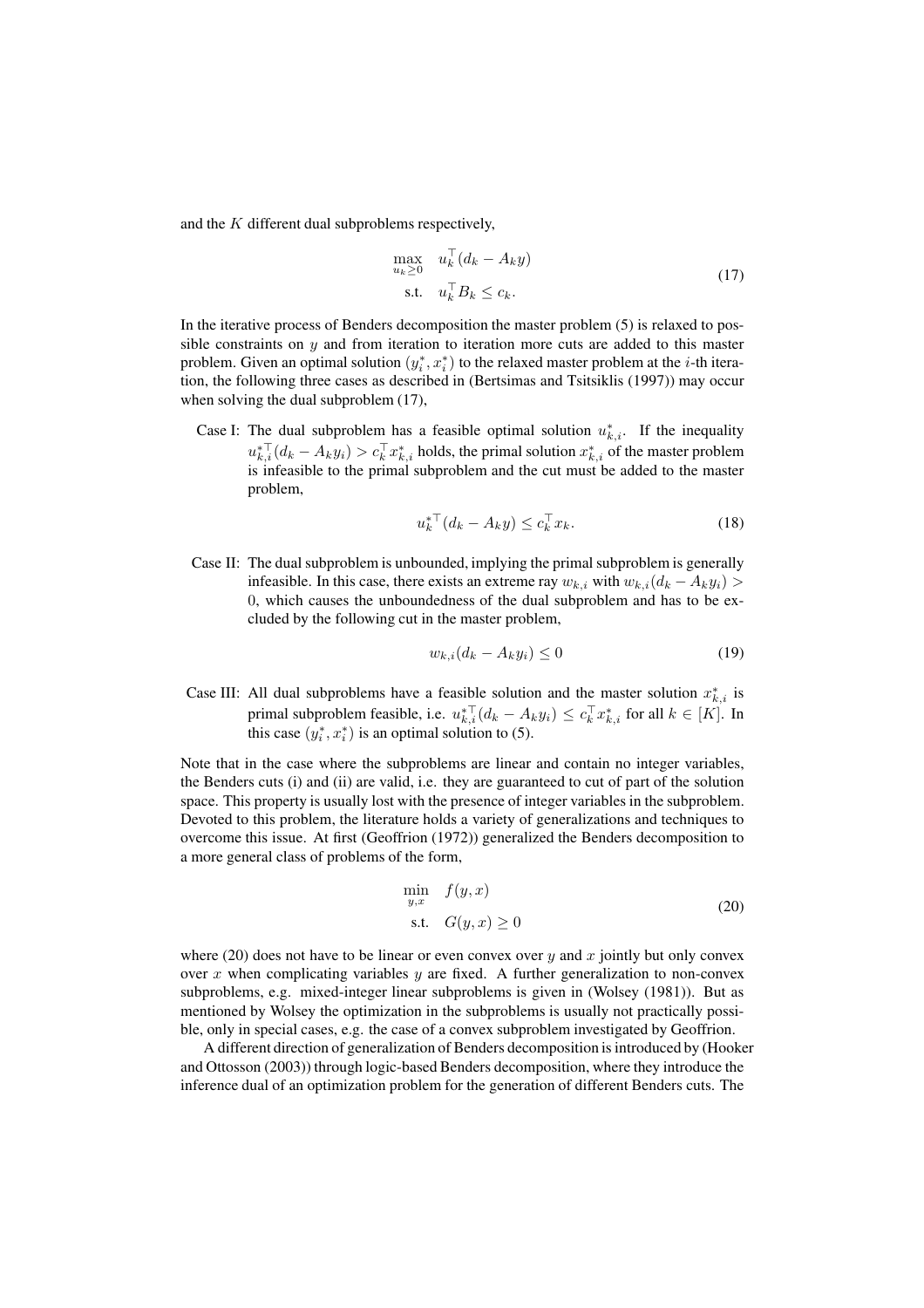inference dual is a generalized concept of duality, which does hold for mixed-integer linear subproblems. In (Hooker and Ottosson (2003)) an example on a multi-machine scheduling problem is provided, where the inference duality concept generates cuts, which exclude a infeasible set of job assignments to one machine, in the master problem.

In section 4 we will show methods from the literature, based on the former principles of Benders decomposition to overcome the lack of strong duality and generate valid cuts in the case of mixed-integer linear programming, e.g. railway scheduling.

## 4 Practical Decomposition Methods

The principles in section 3 are mostly only valid for linear / convex problems and exhaustively make use of duality theory, especially the theorem of strong duality. The extension of these principles to classes of problems where strong duality does not hold, e.g. mixedinteger linear programming is usually not straight forward and often theoretical concepts on this topic are not practical for actual computations. Still, the literature contains many different methods, proposing practical algorithms based on principles from section 3.

#### 4.1 Methods for Complicating Constraints

In case of missing strong duality, e.g. the mixed-integer linear program formulation of railway scheduling, the Dantzig-Wolfe and Lagrangian reformulation no longer provide optimal solutions, but only bounds on the objective of an optimization problem. In practical methods, the use of these reformulation is motivated by the achievement of better bounds on the objective value, often of great use in the solution process. For example in branching schemes, tighter bounds can cause significant increase in performance of the overall method. Furthermore, the computation of bounds becomes more efficient, thanks to decomposition by reformulation.

#### Methods on Dantzig-Wolfe Decomposition

Dantzig-Wolfe reformulation allows to decompose problems of complicating constraints by a reformulation based on the alternative representation of the feasible subproblem sets. Column generation prevents the reformulation from becoming to large to solve. To retrieve integer solutions in a Dantzig-Wolfe column generation reformulation, branching is necessary, (Desaulniers et al. (2005)). The branching scheme imposes integrality on the relaxed reformulation, where relaxation is necessary to apply column generation. These methods are known as Branch-and-Price, i.e. a branching tree is built up, where at each node column generation is performed upto (sub)optimality and then a fractional part of solution is branched. Branch-and-Price inherits several practical issues that have to be taken care of. Column generation has to be performed at every node as it is possible that a column, nonoptimal at an earlier node becomes cost reducing on the current node, due to additional integrality restrictions from branching. Considering branching itself, it is known for a fact that standard branching schemes are not suitable for an integer program from a Dantzig-Wolfe reformulation, (Vanderbeck (2000)). Alternative branching schemes have been proposed in (Vanderbeck and Wolsey (1996)), (Barnhart et al. (1998)) and in more general form in (Vanderbeck (2000)). Instead of branching on individual  $\lambda_q$  variables in problem (10), a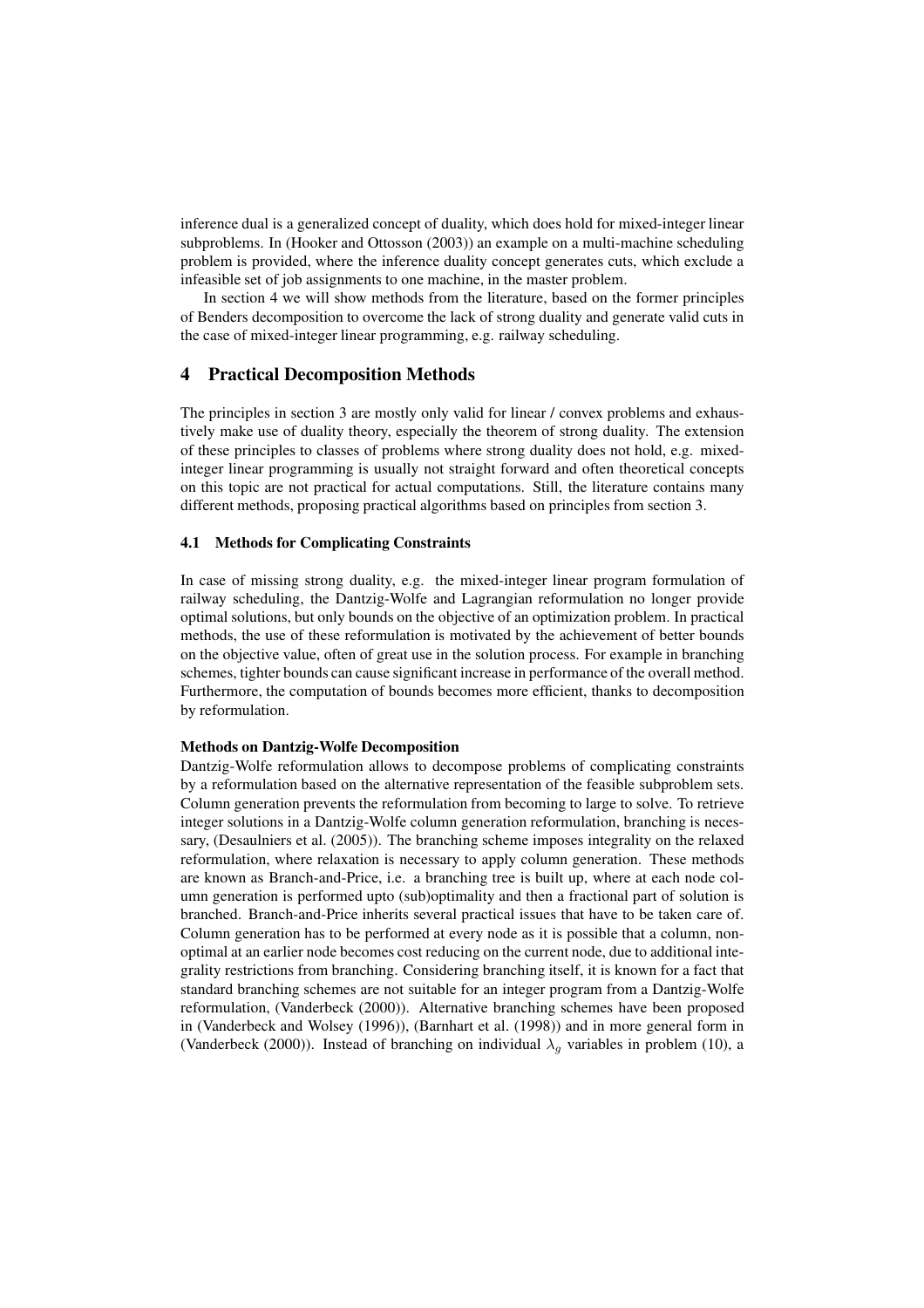common alternative is to branch on the sum of a subset of  $\lambda_q$  variables,

$$
\sum_{g \in \bar{G} \subseteq \tilde{G}} \lambda_g \geq \lceil \alpha \rceil; \quad \sum_{g \in \bar{G} \subseteq \tilde{G}} \lambda_g \leq \lfloor \alpha \rfloor \tag{21}
$$

for the upper and lower branch respectively. The constant  $\alpha = \sum_{g \in \bar{G} \subseteq \tilde{G}} \lambda_g$  is fractional, where, e.g. in (Vanderbeck and Wolsey (1996)) it has been proven that a such subset  $\bar{G}$ exists, if a solution  $\lambda^*$  to (10) is fractional. An other alternative to standard branching is to branch on the original variables of problem (2), which is applied in case of different subproblems,

$$
\sum_{\substack{\bar{G}_k \subseteq \bar{G}_k}} v_g \lambda_g \geq \lceil \alpha_k \rceil \, ; \quad \sum_{g \in \bar{G}_k \subseteq \bar{G}_k} v_g \lambda_g \leq \lfloor \alpha_k \rfloor \tag{22}
$$

with  $\alpha_k$  similarly defined as before. The branching strategy (22) can either be implemented in the master problem or in the individual subproblems as in (Wolsey and Vanderbeck (2010)). Branching in subproblems can be favourable, as it imposes tighter bounds, but in contrary results in sometimes much more complex subproblems. Branch-and-Price is often initialized by a heuristic to determine a first version of the generating set  $\tilde{G}_k$ . More insight on initialization is given in (Vanderbeck (2005)). Early termination of the column generation at the nodes is discussed in (Vanderbeck and Wolsey (1996)).

Branch-and-Price methods are often used in routing problems in the areas of railway (Peeters and Kroon (2008)), air (Sarac et al. (2006)) or vehicle traffic (Dabia et al. (2013)) or crew scheduling problems. In these problems, the subproblems to be solved during the Branch-and-Price procedure usually have special structure, which allows them to be solved by fast algorithms, such as dynamic programming, e.g. in (Caprara et al. (2003)). In (Chu (2018)) Branch-and-Price with additional generation of cuts is applied to design and simultaneously plan a schedule for an urban bus network. More common in the railway scheduling literature is column generation without branching as a heuristic, e.g. in (Toletti (2018)). Similar to Branch-and-Price, decomposition is also possible for these heuristic approaches but optimality is no longer guaranteed.

#### Methods on Lagrangian Relaxation

 $q$  $∈$ 

Also for Lagrangian relaxation, the presence of integer variables, in most cases, prohibit strong duality and the relaxed formulation provides only a lower bound on the objective of (2). Similar to the case of Dantzig-Wolfe reformulation, the retrieved lower bounds are used in branching schemes, generally known as Branch-and-Bound. Inside the scheme, at each node a lower bound is retrieved trough the Lagrangian relaxation. The bound then can be used to determine if the subtree rooted at the current node can be fathomed or not. The optimization over x variables with  $u$  variables fixed, is often carried out explicitly, as the relaxed problem is usually significantly simpler to solve and in case of problem (5), by the diagonal structure, even decomposable. For the optimization over  $u$ , approximative methods, e.g. the sub gradient method, are used, e.g. in (Fisher (1981)). Optimal dual multipliers  $u^*$  are found when 0 is a subgradient of  $z(u^*)$ .

Branch-and-Bound using Lagrangian relaxation is very popular in many different fields including scheduling of railway networks, see for example (Zhou and Zhong (2007)) or (Brännlund et al. (1998)). Zhou and Zhong presented a Branch-and-Bound algorithm for single-track scheduling using Lagrangian relaxation to retrieve good lower bounds.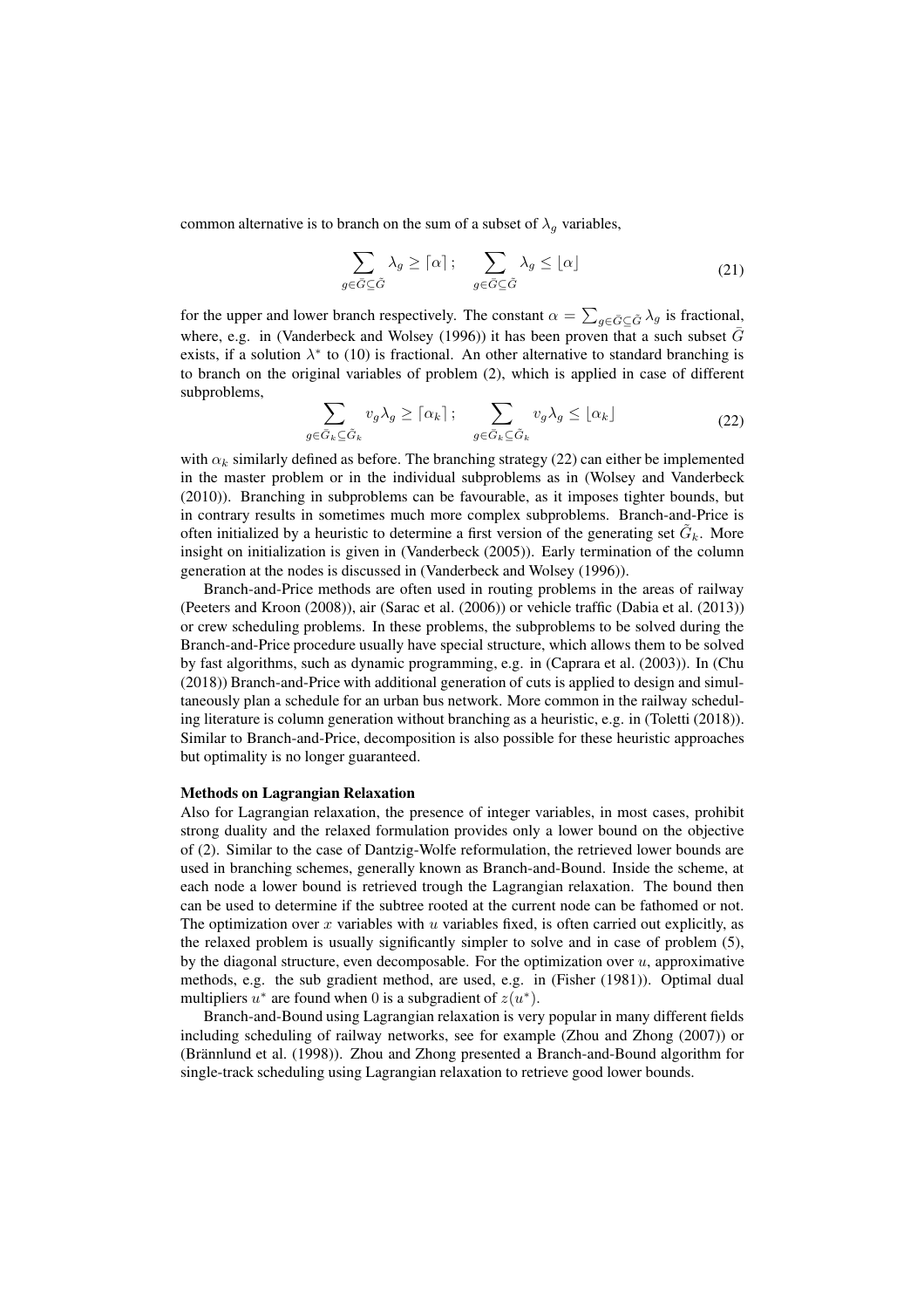#### 4.2 Methods for Complicating Variables

Decomposition techniques in presence of complicating variables are motivated by the generation of constraints, i.e. cuts for the master part problem from subproblems. Whenever these cuts base on duality theory, i.e. strong duality, they can become redundant and do not guarantee progress in the solution process any more when integer variables are present. In the literature a variety of techniques for the decomposition of mixed-integer problems with complicating variables exists, where modification allow to find valid cuts despite the presence of integer variables.

#### Methods on Benders Decomposition

In Benders decomposition the dual objective of individual subproblems is used to generate restrictions on the master problem. By the possible duality gap in presence of integer variables in problem (2), constraints from the dual objective can become redundant and therefore useless. Still Benders decomposition is commonly used in mixed-integer linear programming, but under a slightly different definition of the complicating variables as introduced in section 3. In the following we present known methods for the alternative complicating variable definition, to afterwards present ideas from the literature to handle the original definition of complicating variables from section 3.

Standard applications of Benders decomposition in mixed-integer linear programming aim to separate integer variables as complicating variables form continuous variables. As a result, no integer variables are present in any subproblem, wherefore the cuts remain valid and if the feasible set of integer solutions in the master problem is finite, termination of the iterative cutting process is given. When separating integer variables from continuous in a railway scheduling problem, the possibility of a proper diagonal structure in the subproblem as in section 3 is very unlikely. Often in a larger railway network chains of interactions through the entire network exist, i.e. every resource and every train, through other trains affect almost any other train in the network and thus no diagonal structure establishes. Still, the approach recently has been used successfully for railway scheduling in (Lamorgese and Mannino (2019)), where detailed analysis of the subproblem revealed an alternative decomposition technique in contrast to the diagonal structure.

Instead of solving the master problem at each iteration of the cut generation process to integer optimality, cutting can be included into a branching scheme as in (Naoum-Sawaya and Elhedhli (2013)), a Branch-and-Cut methods is the result. Benders Branch-and-Cut only solves a relaxation with respect to integrality of master problem at each node. After Benders cuts are generated at the individual nodes, ideally until no further cuts can be found, branching is performed on a fractional part of the solution. Note, that also in case of Benders Branch-and-Cut, integer variables have to be separated from continuous to generate continuous subproblems, i.e. nothing can be gained form the diagonal structure in (5).

Different to the standard Benders approach in mixed-integer linear programming are logic Benders based approaches. Again integer variables are separated from continuous, but cuts are based on logic statements instead of Lagrangian duality. (Codato and Fischetti (2006)) introduce combinatorial Benders cuts to separate sets of disjunctive relations on continuous variables from the master problem. Binary integer variables in the master problem define which of the disjunctive constraints are active. If the subproblem, i.e. the set of active disjunctive constraints turns out to be infeasible, a cut removes an irreducible infeasible set of selected active disjunctive constraints  $C$  from the master problem in form of a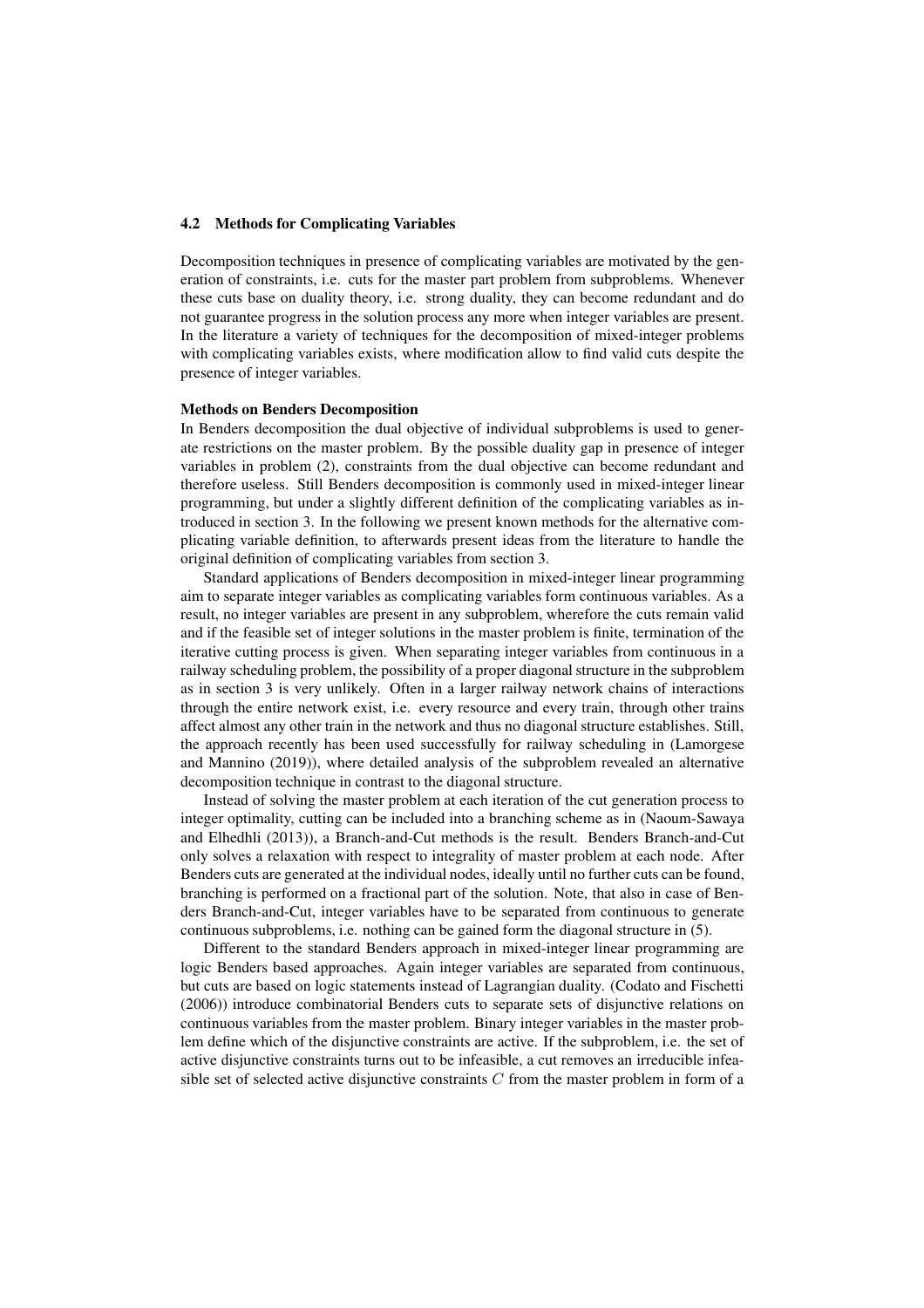constraint on the binary integer variables in the master problem,

$$
\sum_{i \in C; y_i = 0} y_i + \sum_{i \in C; y_i = 1} (1 - y_i) \ge 1.
$$
 (23)

A similar scheme is used in the hybrid logic Benders approach presented in (Harjunkoski et al. (2000)) or (Harjunkoski and Grossmann (2002)). In difference to combinatorial Benders cuts, no irreducible infeasible set is determined, instead constraint programming is used to determine the feasibility of a subproblem. Integer cuts similat to (23) are added to the master in case of infeasible subproblems. (Harjunkoski and Grossmann (2002)) provide an application of the hybrid approach on multi-machine scheduling. In (Lamorgese and Mannino (2015)) and (Lamorgese et al. (2016)) a similar approach is used for railway scheduling, where the platform assignment problem at stations is decoupled from the remaining problem through a Benders like reformulation.

Regarding Benders decomposition for exploration of the diagonal structure in the railway scheduling of form (5), some approaches can be found in the literature to handle mixedinteger linear subproblems. (Chu and Xia (2004)) present a modification of the subproblem such that a Benders cut can be generated, that is proven to cut off at least one integer solution point in the master, such that by finiteness of integer points in the master, termination is guaranteed. Other approaches try to find the convex hull of the feasible subproblem set to make the integer restrictions redundant and return to a subproblem without integer variables, as in the former cases. (Sherali and Fraticelli (2002)) use sequential lift-and-project from integer programming to remove fractional variables in the optimal subproblem solution. (Sen and Sherali (2006)) present an alternative approach solving the subproblems through Branch-and-Cut, where in after termination the cuts construct the facets of the convex hull.

#### 4.3 Heuristic Decomposition

In difference to exact decomposition techniques, heuristics are very common in the railway scheduling literature. Here we briefly mention some heuristics, encountered during the review of literature.

(Corman et al. (2010)) present a geographically decomposed scheduling approach. Local scheduling on different regions is globally aligned by an iterative heuristic. The heuristic has been proven to, if successful, return global feasible schedules. Optimality nontheless is not guaranteed. The approach is a heuristic solution technique to the railway scheduling formulation with complicating constraints as presented in section 3.

Temporal decomposition is an other common approach handled by heuristics in the literature. Decomposition in time propose a complicating constraint formulation of the problem. Rolling horizon approaches are frequently used to handle such problems. In rolling horizon, subproblems over fragments of the time horizon are sequentially solved, beginning with the first fragment in time and ending with the last. In between fragments, variables shared with the previous fragment are assumed to be partially or fully fixed. (Tsinghua and Yan (2012)) successfully apply a rolling horizon approach to railway scheduling.

An different approach in (Caimi et al. (2009b)) separates the problem inspired by its geographic structure into condensation and compensations zones, i.e. a distributed geographic decomposition. Caimi et al. noted that railway networks often explore zones of high density and opposite zones of low density. It is likely that giving precedence in scheduling to condensation zones and then schedule compensations, with fixed boundary conditions for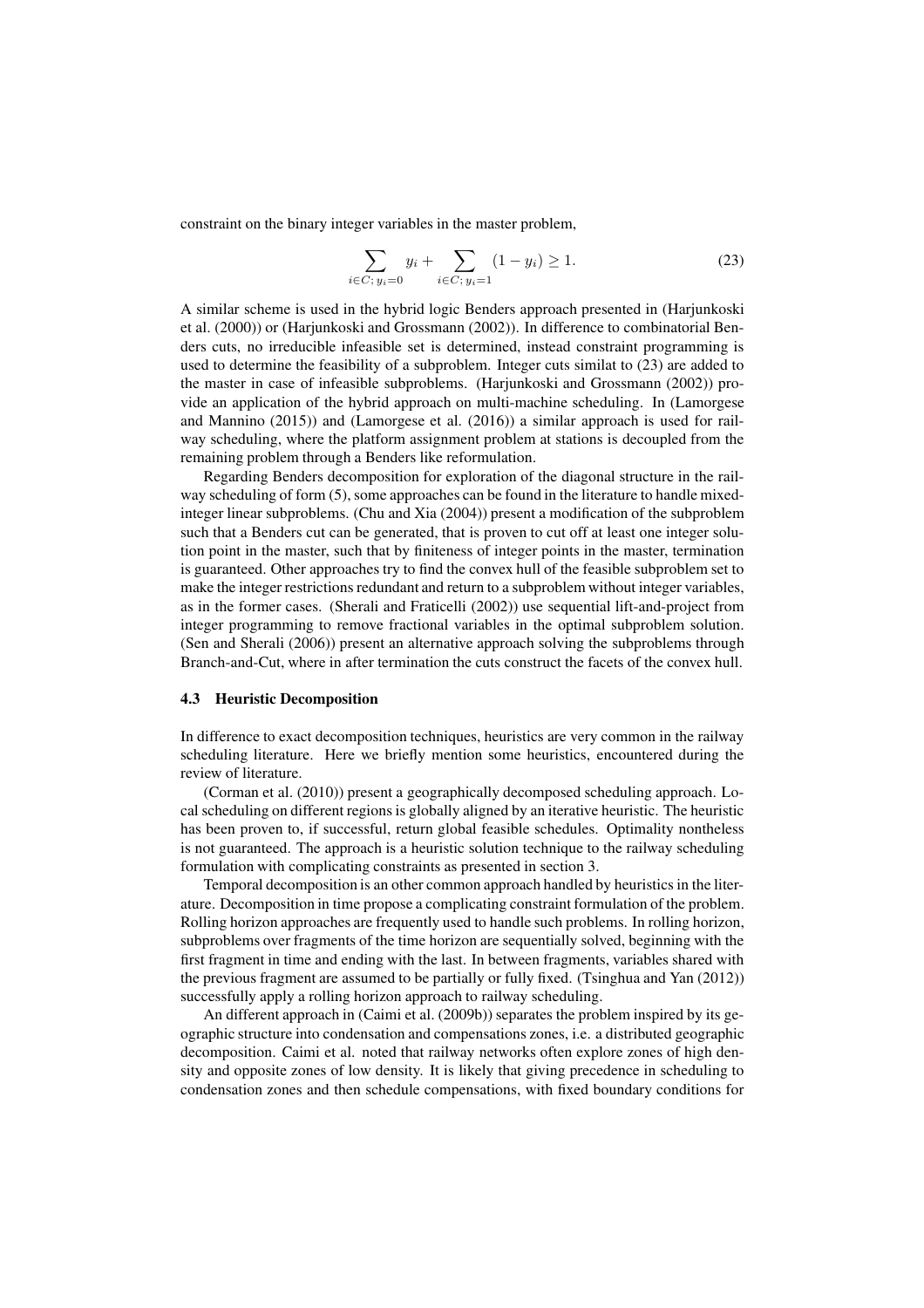condensation zones, compensations zones are able to compensate delays from their neighbouring zones. The scheduling of condensation and compensation is alternated, until a feasible schedule is found.

## 5 Discussion

Decomposition in railway scheduling, i.e. the planning of arrival, departure and passing times at strategical points for each train operating on a railway network has received more and more attention over the past years. In this paper we present a brief overview on formulations of the railway scheduling problem, to then focus on the mixed-integer linear programming formulation of a railway scheduling problem. A natural occurrence of decomposable structures in the railway scheduling problem is shown and corresponding interpretations of the structures are given. The literature contains a variety of general approaches to handle decomposable structures efficiently. By making the link to the railway literature it can be seen that some of these approaches are already successfully in use for railway scheduling, especially the methods of Branch-and-Price (Dantzig-Wolfe) as well as Lagrangian relaxation. On the other side, methods such as Benders decomposition are less common in the railway literature. Most often in the literature of railway scheduling, whenever decomposition is the goal, specifically designed heuristics are used. In many cases, these are closely related to decomposition principles in linear programming, some of which are shown in section 3, e.g. column generation for Dantzig-Wolfe like reformulations.

Decomposition will continue to be one major topic in the future research of railway scheduling as railway operators and researchers continuously aim to tackle larger scenarios.

On one side the increase in size will pose more and more complicated mathematical problems, which have to be tackled in the right way. For future directions of research on how to tackle such complex mathematical problems, it can be potentially interesting to explore the full potential of the Benders decomposition. Compared to methods in Branch-and-Price (Dantzig-Wolfe), Bender decomposition has received much less attention in railway scheduling. In comparison to other research fields, e.g. stochastic optimization, which is also a problem in railway scheduling, Benders decomposition has received large attention and many successful applications exist. Especially approaches that are able to handle mixedinteger linear subproblems can be of great value to railway scheduling as they allow a very direct and natural decomposition of large scale railway scheduling problems.

On the other side, not only pose large scale problem in railway scheduling significantly more complex mathematical problems but also demand larger amount of computational power and memory. Decomposition can not only help to simplify the problem mathematically, but also allow to split up the computation onto multiple smaller sized machines, resulting in possibly lower cost for the computational infrastructure.

In the future of railway operation, decomposition can be one key component to the automation of scheduling operations on large scale railway networks for entire countries in an optimal manner.

### Acknowledgements

This work was supported by the SBB and ETH Zürich Foundation.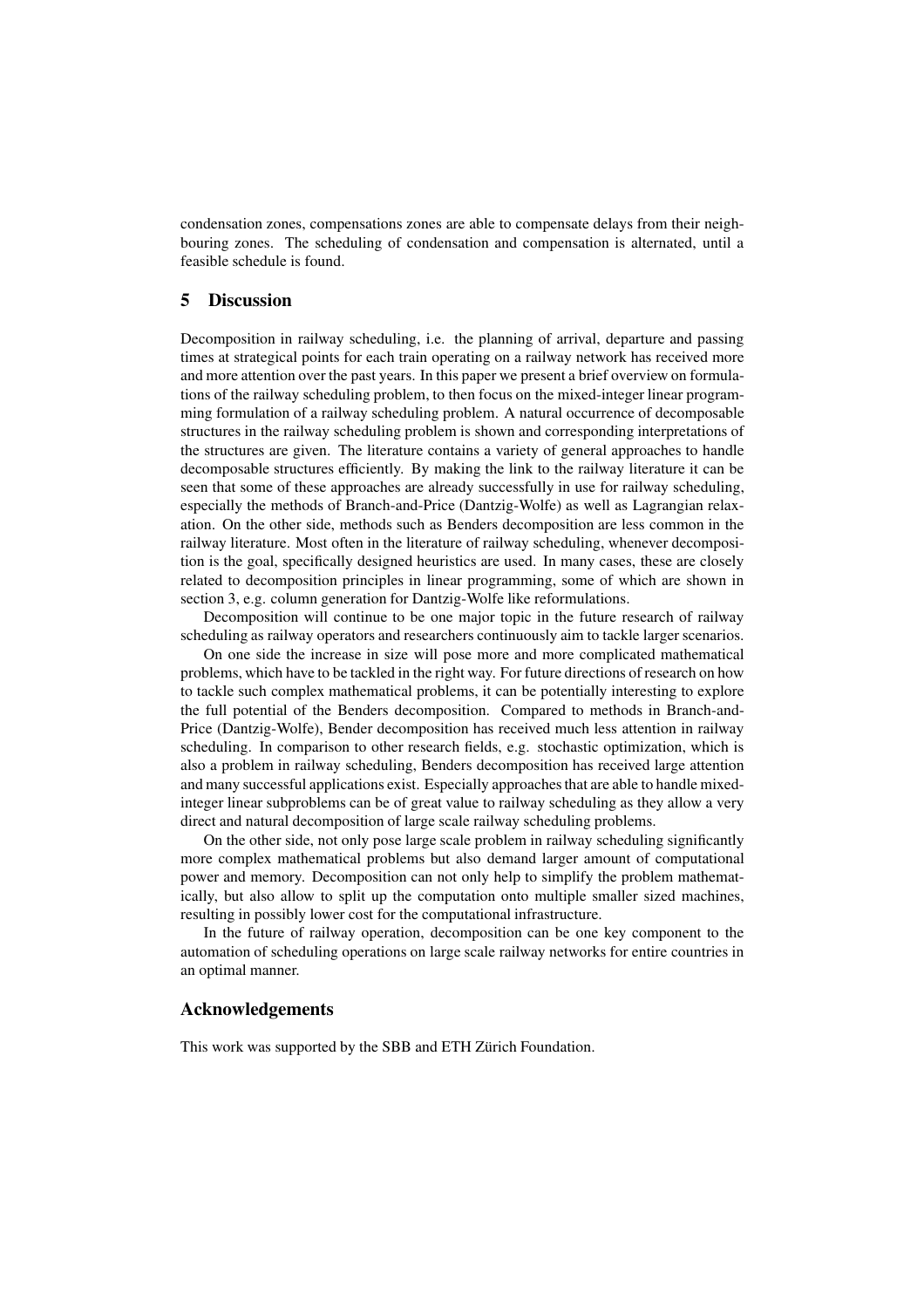## References

- C. Barnhart, E. L. Johnson, G. L. Nernhauser, M. W. P. Savelsbergh, P. H. Vance, and G. L. Nemhauser. Branch-and-Price: Column Generation for Solving Huge Integer Programs. *Operations Research*, 46(3):316–329, 1998.
- J. Benders. Partitioning procedures for solving mixed-variables programming problems. *Numerische Mathematik*, 4:238–252, 1962.
- D. J. Bertsimas and J. J. N. J. Tsitsiklis. *Introduction to Linear Optimization*. 1997.
- U. Brännlund, P. O. Lindberg, A. Nõu, and J.-E. Nilsson. Railway Timetabling Using Lagrangian Relaxation. *Transportation Science*, 32(4):358–369, 1998.
- G. Caimi, D. Burkolter, T. Herrmann, F. Chudak, and M. Laumanns. Design of a railway scheduling model for dense services. In *Networks and Spatial Economics*, volume 9, pages 25–46, 2009a.
- G. Caimi, M. Fuchsberger, D. Burkolter, T. Herrmann, R. W¨ust, and S. Roos. Conflictfree train scheduling in a compensation zone exploiting the speed profile. *International Seminar on Railway Operations Research*, (January):162–177, 2009b.
- G. Caimi, F. Chudak, M. Fuchsberger, M. Laumanns, and R. Zenklusen. A New Resource-Constrained Multicommodity Flow Model for Conflict-Free Train Routing and Scheduling. *Transportation Science*, 45(2):212–227, 2011.
- G. Caimi, M. Fuchsberger, M. Laumanns, and M. Lüthi. A model predictive control approach for discrete-time rescheduling in complex central railway station areas. *Computers and Operations Research*, 39(11):2578–2593, 2012.
- A. Caprara, M. Monaci, and P. Toth. Models and algorithms for a staff scheduling problem. *Mathematical Programming*, 98:445–476, 2003.
- J. C. Chu. Mixed-integer programming model and branch-and-price-and-cut algorithm for urban bus network design and timetabling. *Transportation Research Part B: Methodological*, 108:188–216, 2018.
- Y. Chu and Q. Xia. Generating Benders cuts for a general class of integer programming problems. *First International Conference, CPAIOR*, pages 127–141, 2004.
- G. Codato and M. Fischetti. Combinatorial Benders' Cuts for Mixed-Integer Linear Programming. *Operations Research*, 54(4):756–766, 2006.
- A. Conejo, E. Castillo, R. M´ınguez, and R. Garc´ıa-Bertrand. *Decomposition Techniques in Mathematical Programming*. Springer, 2005.
- F. Corman and L. Meng. A Review of Online Dynamic Models and Algorithms for Railway Traffic Management. *IEEE Transactions on Intelligent Transportation Systems*, 9(3): 1–11, 2014.
- F. Corman, A. D'Ariano, D. Pacciarelli, and M. Pranzo. Centralized versus distributed systems to reschedule trains in two dispatching areas. *Public Transport*, 2(3):219–247, 2010.
- S. Dabia, S. Ropke, T. van Woensel, and T. De Kok. Branch and Price for the Time-Dependent Vehicle Routing Problem with Time Windows. *Transportation Science*, 47 (3):380–396, 2013.
- B. De Schutter and T. Van den Boom. Model predictive control for railway networks. *2001 IEEE/ASME International Conference on Advanced Intelligent Mechatronics. Proceedings (Cat. No.01TH8556)*, 1:105–110, 2001.
- G. Desaulniers, J. Desrosiers, and M. M. Solomon. *Column Generation*. Springer, 2005.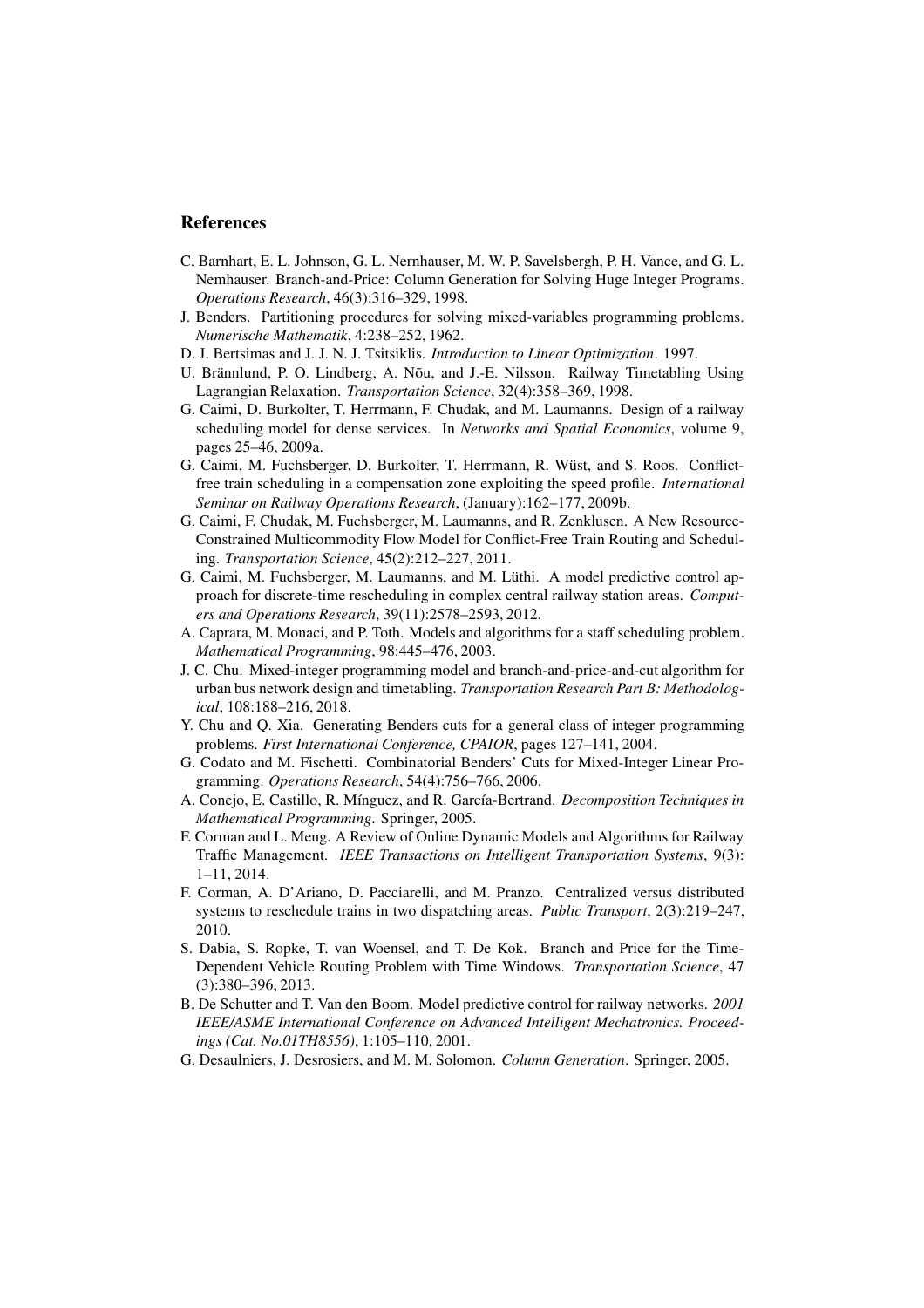- M. M. Dessouky, Q. Lu, J. Zhao, and R. C. Leachman. An exact solution procedure to determine the optimal dispatching times for complex rail networks. *IIE Transactions (Institute of Industrial Engineers)*, 38(2):141–152, 2006.
- T. Dollevoet, D. Huisman, M. Schmidt, and A. Schöbel. Delay Management with Rerouting of Passengers. *Transportation Science*, 46(1):74–89, 2012.
- M. J. Dorfman and J. Medanic. Scheduling trains on a railway network using a discrete event model of railway traffic. *Transportation Research Part B: Methodological*, 38(1): 81–98, 2004.
- W. Fang, S. Yang, and X. Yao. A Survey on Problem Models and Solution Approaches to Rescheduling in Railway Networks. *IEEE Transactions on Intelligent Transportation Systems*, 16(6):2997–3016, 2015.
- M. L. Fisher. The Lagrangian Relaxation Method for Solving Integer Programming Problems. *Management Science*, 27(1):1–18, 1981.
- A. Geoffrion. Generalized Benders Decomposition. *Journal of Optimization Theory and Applications*, 10(4):237–260, 1972.
- A. Geoffrion. Lagrangean Relaxation for Integer Programming. *Mathematical Programming Study*, 2(2):82–114, 1974.
- I. Harjunkoski and I. E. Grossmann. Decomposition Techniques for Multistage Scheduling Problems using MIP and CP Methods. *Computers and Chemical Engineering*, 26(11): 1533–1552, 2002.
- I. Harjunkoski, V. Jain, and I. E. Grossmann. Hybrid mixed-integer/constraint logic programming strategies for solving scheduling and combinatorial optimization problems. *Computers and Chemical Engineering*, 24(2-7):337–343, 2000.
- T. K. Ho, J. P. Norton, and C. J. Goodman. Optimal traffic control at railway junctions. *IEE Proceedings - Electric Power Applications*, 144(2):140–148, 1997.
- J. N. Hooker and G. Ottosson. Logic-based Benders decomposition. *Mathematical Programming, Series A*, 96(November 2000):33–60, 2003.
- B. Kersbergen. *Modeling and Control of Switching Max-Plus-Linear Systems: Rescheduling of railway traffic and changing gaits in legged locomotion*. Phd thesis, Technische Universiteit Delft, 2015.
- L. Lamorgese and C. Mannino. An Exact Decomposition Approach for the Real-Time Train Dispatching Problem. *Operations Research*, 63(1):48–64, 2015.
- L. Lamorgese and C. Mannino. A non-compact formulation for job-shop scheduling problems in traffic management. *Operations Research*, pages 1–38, 2019.
- L. Lamorgese, C. Mannino, and M. Piacentini. Optimal Train Dispatching by Benders'-Like Reformulation. *Transportation Science*, 50(3):910–925, 2016.
- A. Mascis and D. Pacciarelli. Job-shop scheduling with blocking and no-wait constraints. *European Journal of Operational Research*, 143(3):498–517, 2002.
- J. Naoum-Sawaya and S. Elhedhli. An interior-point Benders based branch-and-cut algorithm for mixed integer programs. *Annals of Operations Research*, 210(1):33–55, 2013.
- S. Narayanaswami and N. Rangaraj. Scheduling and Rescheduling of Railway Operations: A Review and Expository Analysis. *Technology Operation Management*, 2(2):102–122, 2011.
- M. Peeters and L. Kroon. Circulation of railway rolling stock: a branch-and-price approach. *Computers and Operations Research*, 35(2):538–556, 2008.
- J. Rodriguez. A constraint programming model for real-time train scheduling at junctions. *Transportation Research Part B: Methodological*, 41(2):231–245, 2007.